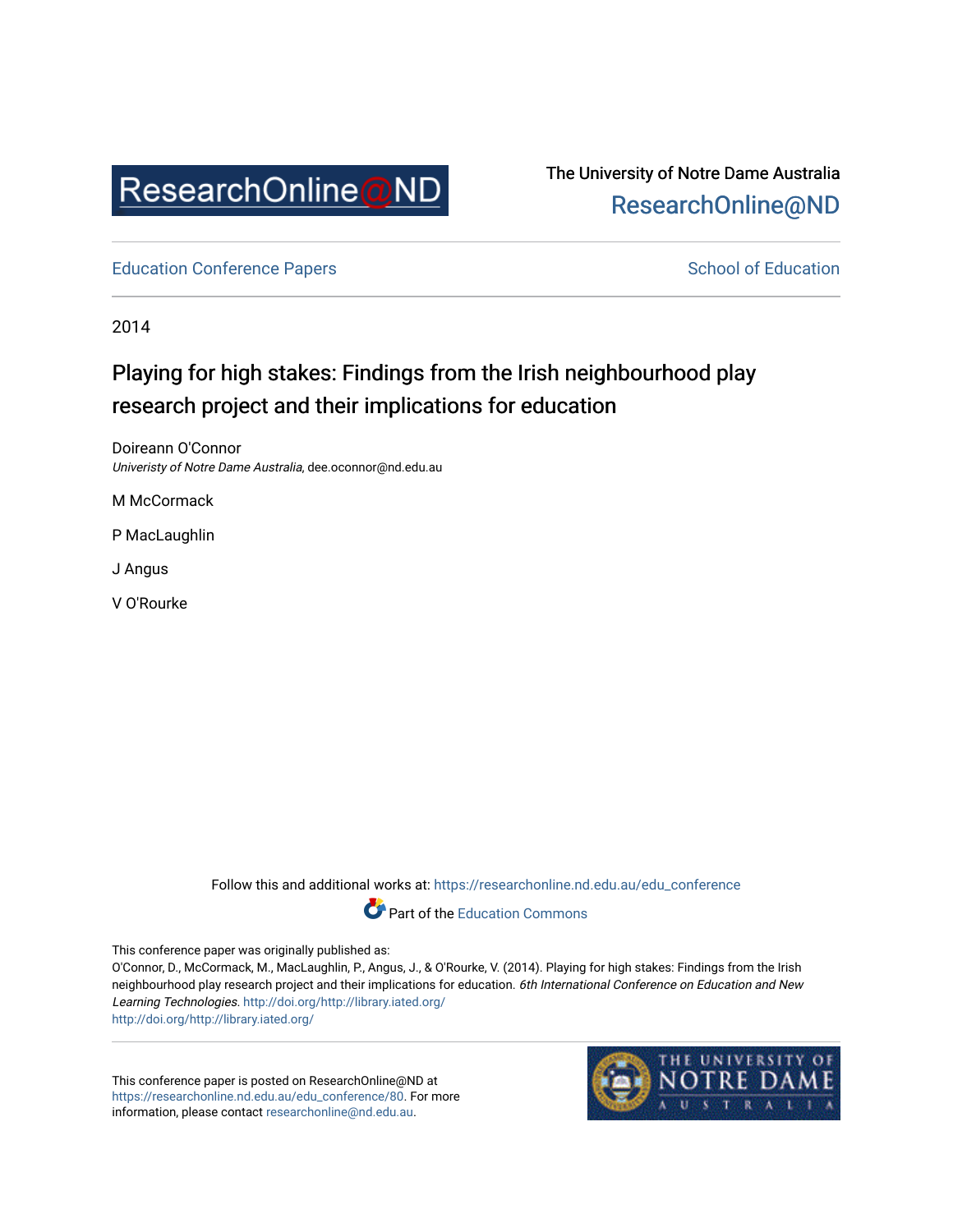# **PLAYING FOR HIGH STAKES: FINDINGS FROM THE IRISH NEIGHBOURHOOD PLAY RESEARCH PROJECT AND THEIR IMPLICATIONS FOR EDUCATION**

**D. O'Connor<sup>1</sup> , M. McCormack<sup>2</sup> , P. MacLaughlin<sup>3</sup> , J. Angus,<sup>4</sup> and V. O'Rourke<sup>5</sup>**

<sup>1</sup> The University of Notre Dame (AUSTRALIA) <sup>2</sup> Early Childhood Ireland (IRELAND) <sup>3</sup> IT Sligo (IRELAND) <sup>4</sup> University of Limerick (IRELAND) <sup>5</sup> Letterkenny IT (IRELAND)

# **Abstract**

The Irish Neighbourhood Play Research Project included almost 1700 families and 240 communities throughout Ireland. The findings hold clear implications for educational policy and practice. Using surveys, interviews and naturalistic observation, data was secured on how children in modern Ireland aged 0-15 are playing. An all-island approach was taken incorporating cities, towns and rural areas across a variety of socio-economic groupings.

Interesting findings arose from the data relating to generational differences in levels of freedom, play, exercise, engagement with risk, with nature, with scheduled/timetabled extracurricular activities, with homework, with electronics, with creative activities and with traditional play types and games. Differences in play choices and experiences were also evident across socioeconomic groupings, community types, gender lines, age ranges and housing types.

This paper presents the data and asks what it means within a framework of educational implication. Most importantly: what can education do to redress these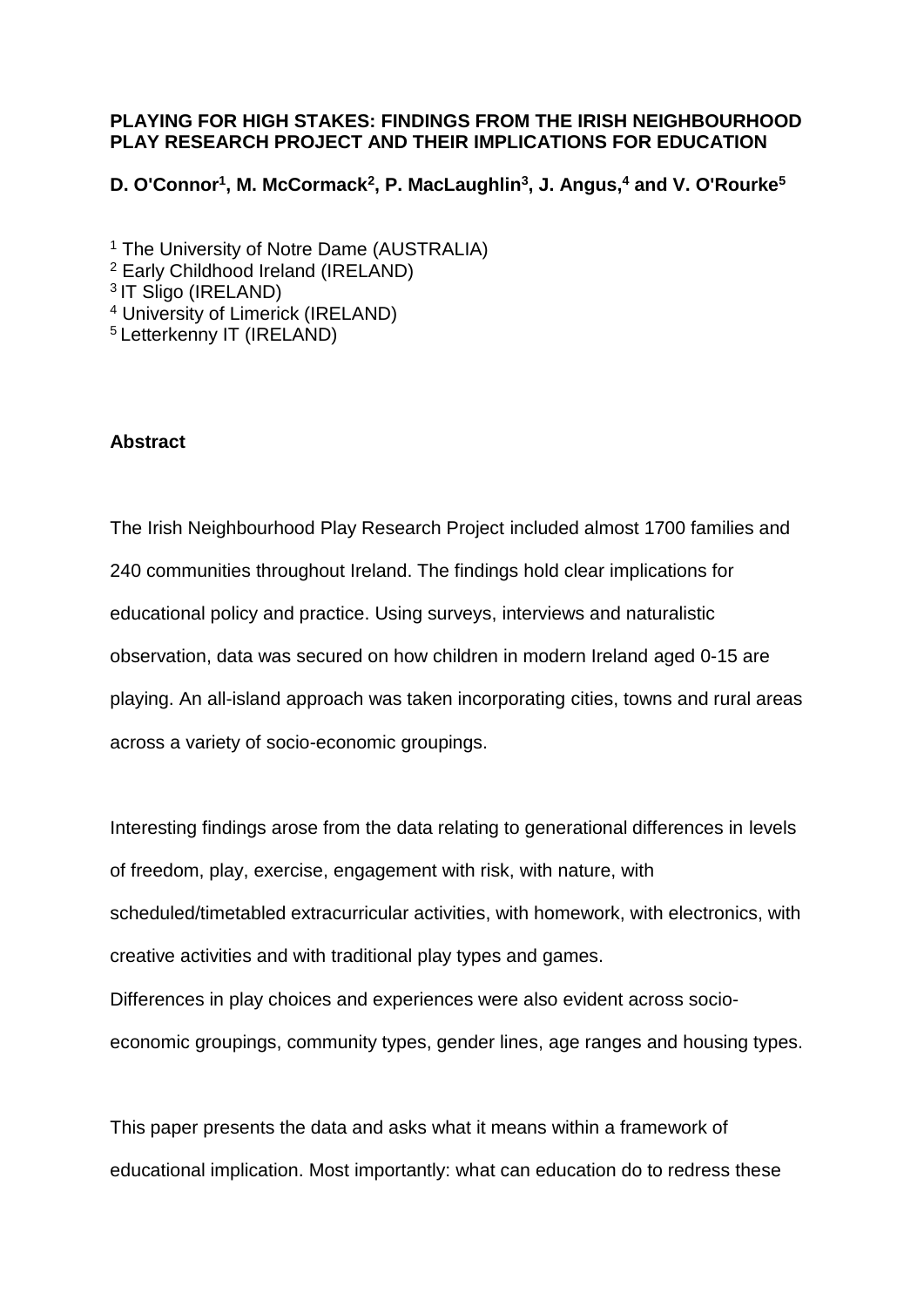implications? Innovations in pedagogy and policy are required to meet the educational challenges implicit within this data. This ground breaking research on the changing face of childhood points clearly to the need for collaborative, coparticipative, democratic, empowering and playful pedagogies and educational policies which support them.

Keywords: Early Childhood Education, Primary School, Play, Generational Changes, Educational Implications, Childhood, Teachers, Educational Policy, New Pedagogies.

#### **1 BACKGROUND TO THE NEIGHBOURHOOD PLAY PROJECT**

The motivation for this research project was anecdotal evidence relating to the decline of free play opportunities in the modern Irish childhood. This much discussed but undocumented and unconfirmed decline is potentially happening across childhood spaces—on the street, in the community, within homes, families, preschool settings and primary schools. The concern is that, as a society, we are now so focused on structured activities that free play is on a serious trajectory of decline. Play, whereby children are free to self-initiate and develop within their own structures and rules, is a crucial context for learning. Literature articulates that play, in its true sense, is freely chosen, process rather than product orientated and is controlled by the players (Kearns, 2013). Whilst this may be achievable within structured learning environments such as crèches and schools, neighbourhood play embodies both freedom and choice, and is thus a potentially powerful educational tool in a totally child managed space. Free play is both an important learning medium throughout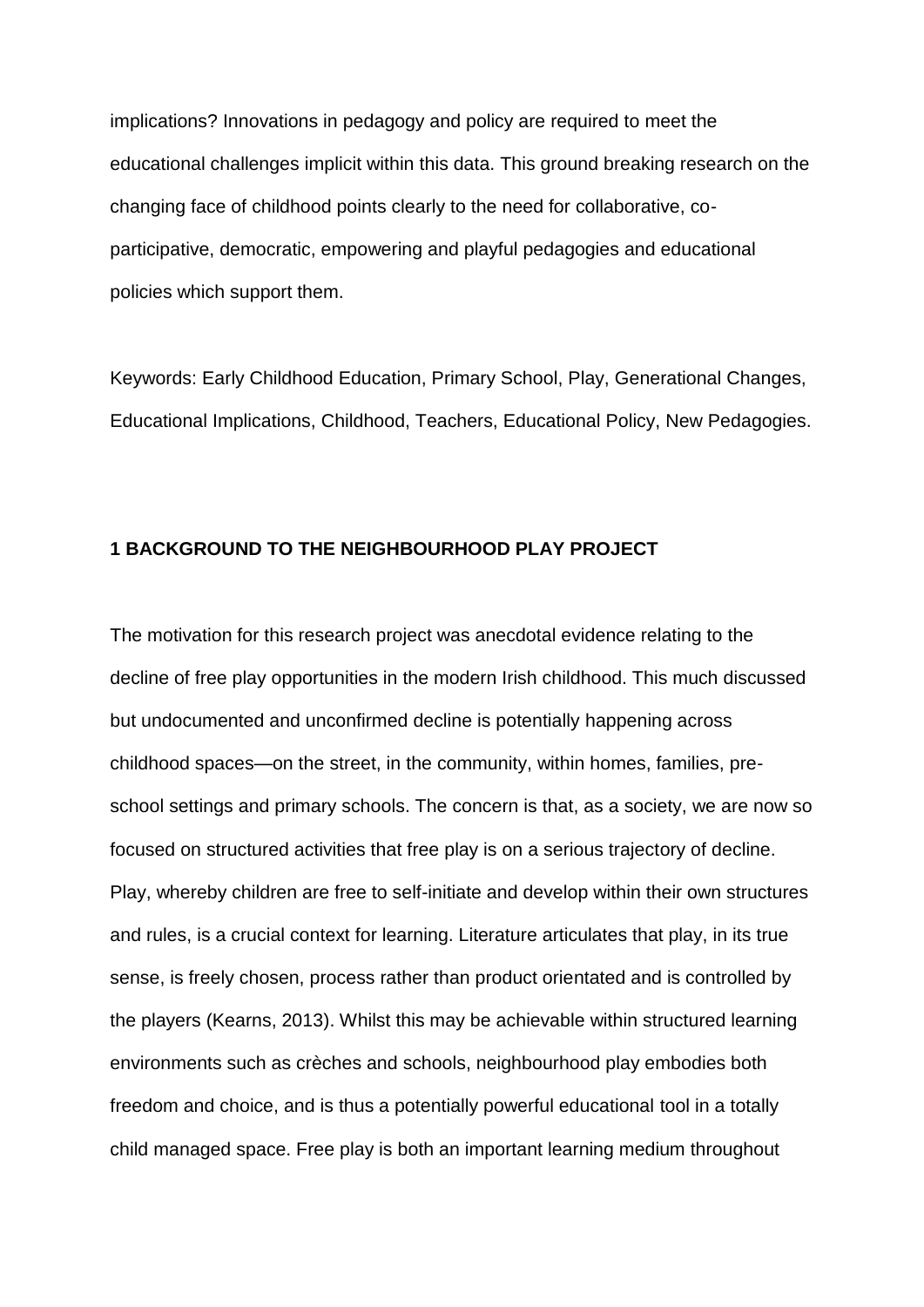childhood and a vehicle for building high calibre life skills that can contribute greatly to both the well being of future society and economic productivity. Play is the principle vehicle for all childhood learning—it provides for all domains of the human person: the emotional, social, moral, spiritual, cognitive, physical and the creative (Kearns, 2013). The more uninhibited the play, the greater the engagement of the will of the child. Its decline has serious implications for the development of individual children and ultimately for the future society they will form as adults. Key skills developed through free play include creativity, inventiveness, decisiveness, social competence and natural leadership abilities. Neighbourhood play is imperative in the development of this skillset.

Within crèches and schools, children are under adult observation and operate within formal learning structures. Whilst opportunities to engage in play are provided, these experiences are directed by the educator and remove key elements of the play experience, such as freedom, choice and intrinsic motivation (Fleer, 2013). At weekends, many children are enrolled in scheduled activities such as sports, Arts sessions and so on. In today's society, birthday parties now often consist of structured activities rather than free play events, with various entertainers such as magicians and clowns being provided or, alternatively, with locations chosen for their action specific equipment such as children's indoor play centres. If this is a true representation of Irish childhood then when and where does free childhood play occur?

Together, the researchers, then based at IT Sligo and Early Childhood Ireland decided that data was needed to establish both parental attitudes to play and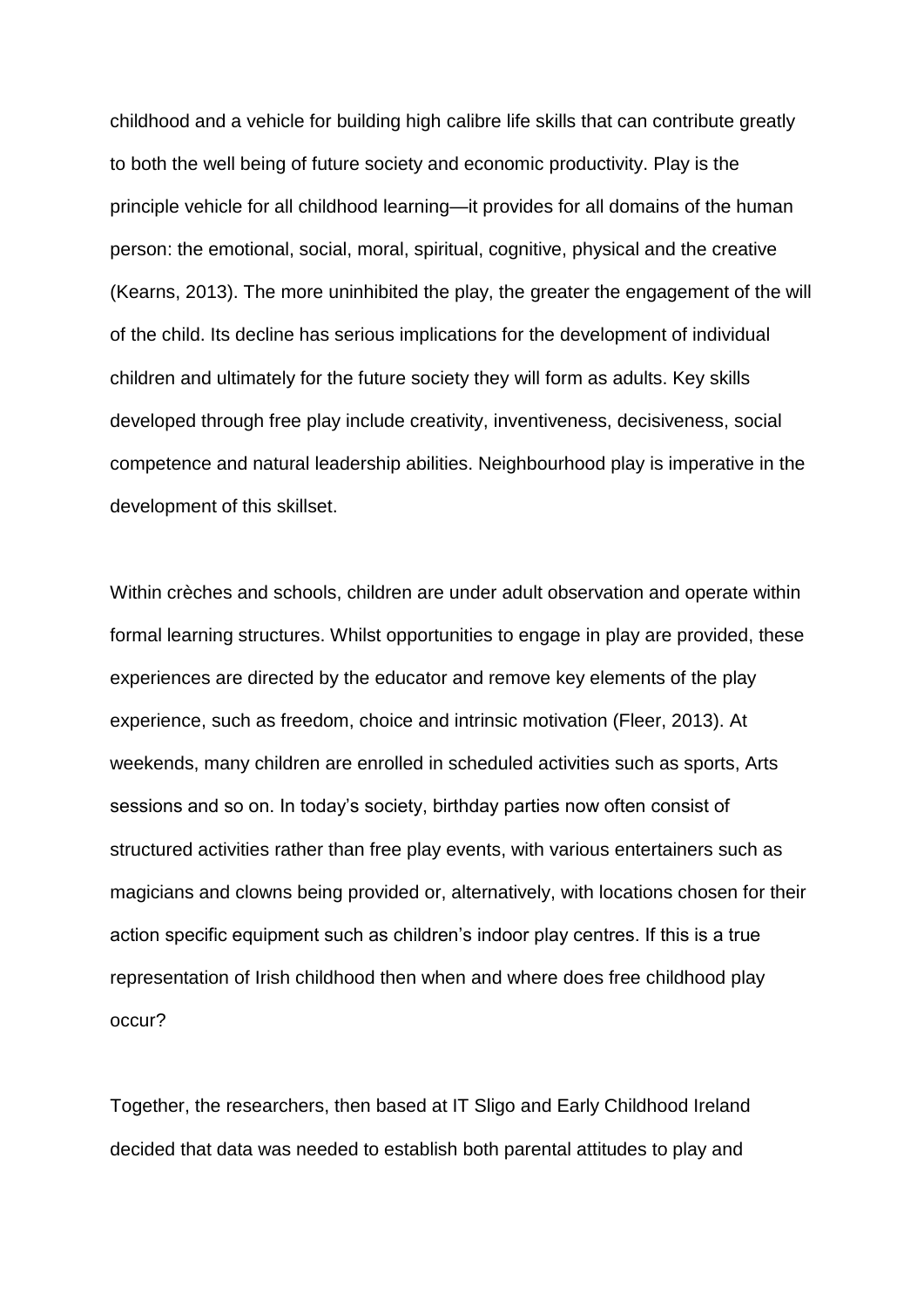children's level of opportunity for play in all its forms. They were supported by their organisations to develop a research project that included participation from 1700 families across 240 communities on the island of Ireland. Ethical clearance for the project was processed through IT Sligo. The resulting data sets baseline knowledge of how children in modern Ireland are really playing.

# **2 LITERATURE ON 'PLAY'**

Play is a "quintessential childhood activity" (Glenn, Knight, Holt & Spence, 2012, p. 185) and as such, children are expert players from birth. The baby plays with sounds and people, learning about the world through their senses. Play becomes increasingly social as the toddler learns how to be in the world with others and engages in pretense, creating stories and scripts from experience. In play, young children begin to read intention in others; focus on others; display joint attention (Bruner, 1995); and, engage in social referencing. Rich creativity and innovation is evident in children's socio-dramatic play, which houses the beginnings of multiple intelligences (Gardner, 1993).

Play is intrinsically educational. Play is described as a "context for learning" (DEEWR, 2009) and therefore has great value for the holistic development of the child. Essential characteristics of valuable early play experiences are primarily that it is fun and enjoyable, chosen by the children or invented by the children. It is also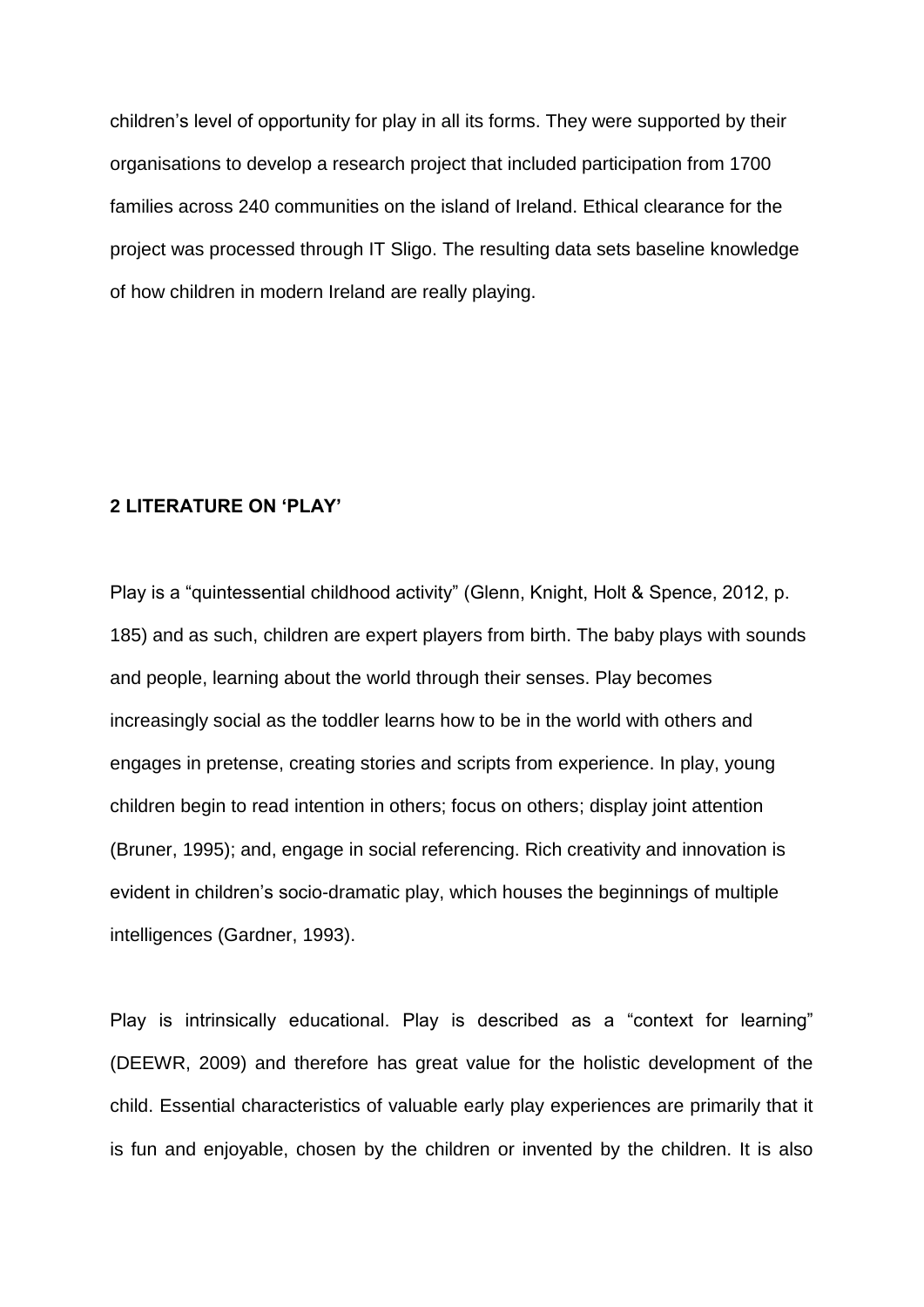essential that it is integrating in nature involving the minds, bodies, spirits and senses of the children involved (Wood, 2009). Free play engages children with their inner self as well as encouraging the development of social competence through engagement with others (Bodrova & Leong, 2005). Early childhood is a fertile ground for exploration and learning through play. Learning gives the child a sense of satisfaction, it is inherently pleasurable. Gray (2009) asserts that a key element of play is its self-directed nature, and therefore play is an enjoyable, rather than stressful, experience. A measure of how successful a play experience has been, from a learning point of view, is how satisfied the child is by the play experience. This personal motivation gained through truly constructive play is both stimulating and exciting for the child as they continue to learn and develop. Play is recognised as "a powerful vehicle for learning" (Anning, 2005, p. 20) that provides an avenue for children to bridge internal activities with external ones (Lindqvist, 1995). Neighbourhood play, as a representation of free play is therefore intrinsically educational.

Play is the essence of learning. The richer the play, the richer the learning outcomes for the child (Broadhead, 2004). This is especially true in relation to young children's playfulness as an exploratory drive; an innate sense to discover is ignited through being free to play. Developmentally, vital competencies for life such as self confidence and self discipline are established through self directed free play (Gardner & Rinaldi, 2001). The abilities to take risks and exercise judgment have their roots in early risky play (Ball, 2002; Sandseter, 2007). Even knowledge acquisition skills are laid down through a love of learning developed in early childhood through an internalisation of the fun that learning can bring and a lifelong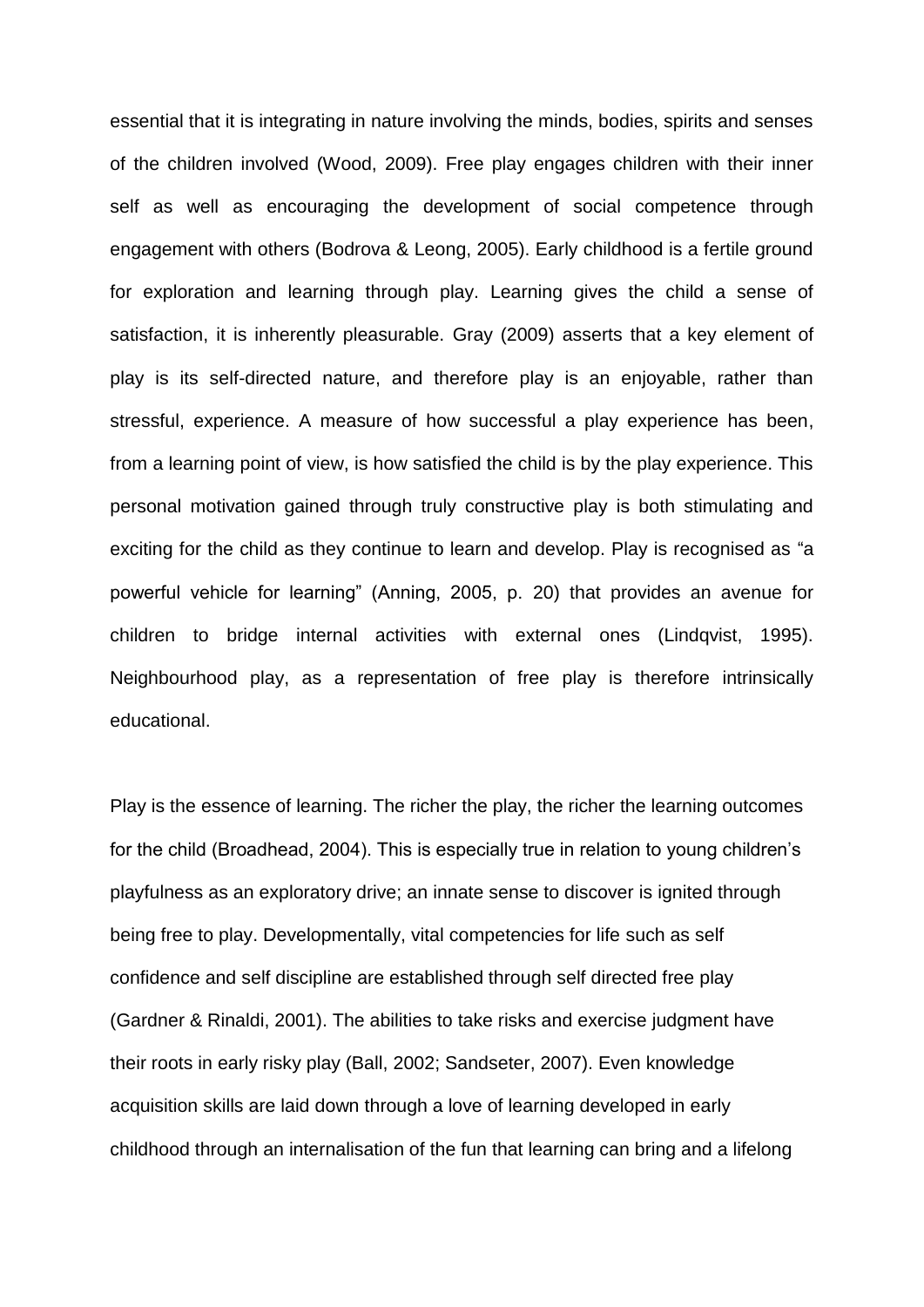sense of joy through learning by association (Montessori, 1996). Reflection, the essence of critical and analytical skills can only come through experience of self initiated, experimental learning. Although skills of critical reflection only appear as the faculty of judgment develops nearer to secondary school age, the younger this occurs the deeper ingrained these integrated reflective abilities are (Steiner, 1981). While it is acknowledged that a balance of play activities is necessary for holistic child development and learning, the more present the will of the child is within a play activity, the better it is for many different types of development (Broadhead, 2004). Free play, where the will of the child is paramount, is the most effective play for holistic development.

Both conceptual and empirical studies (Craft, McConnon & Matthews, 2012; Cremin, Chappell & Craft, 2013) have indicated that children's creativity is guided or driven by possibility thinking, that is, considering the shift from *what is* to *what is possible*. In these studies, play was identified as an enabling context for 'possibility thinking' as an everyday habit or occurrence, particularly with younger children. Key features of 'possibility thinking' with children in the 4-7 year old age range included: asking questions, playing, risk-taking, being imaginative, self-determination and intent. Within a study of four year olds in an early years setting (Craft, et al., 2012) narrative emerged as key to 'possibility thinking'. Narrative is understood as being an "organising device or a mode of thought" (Bruner, 1986) through which we construct our worlds (Cremin et al., 2012). Narrative allows imaginative exploration of a symbolic world and facilitates movement beyond the here and now.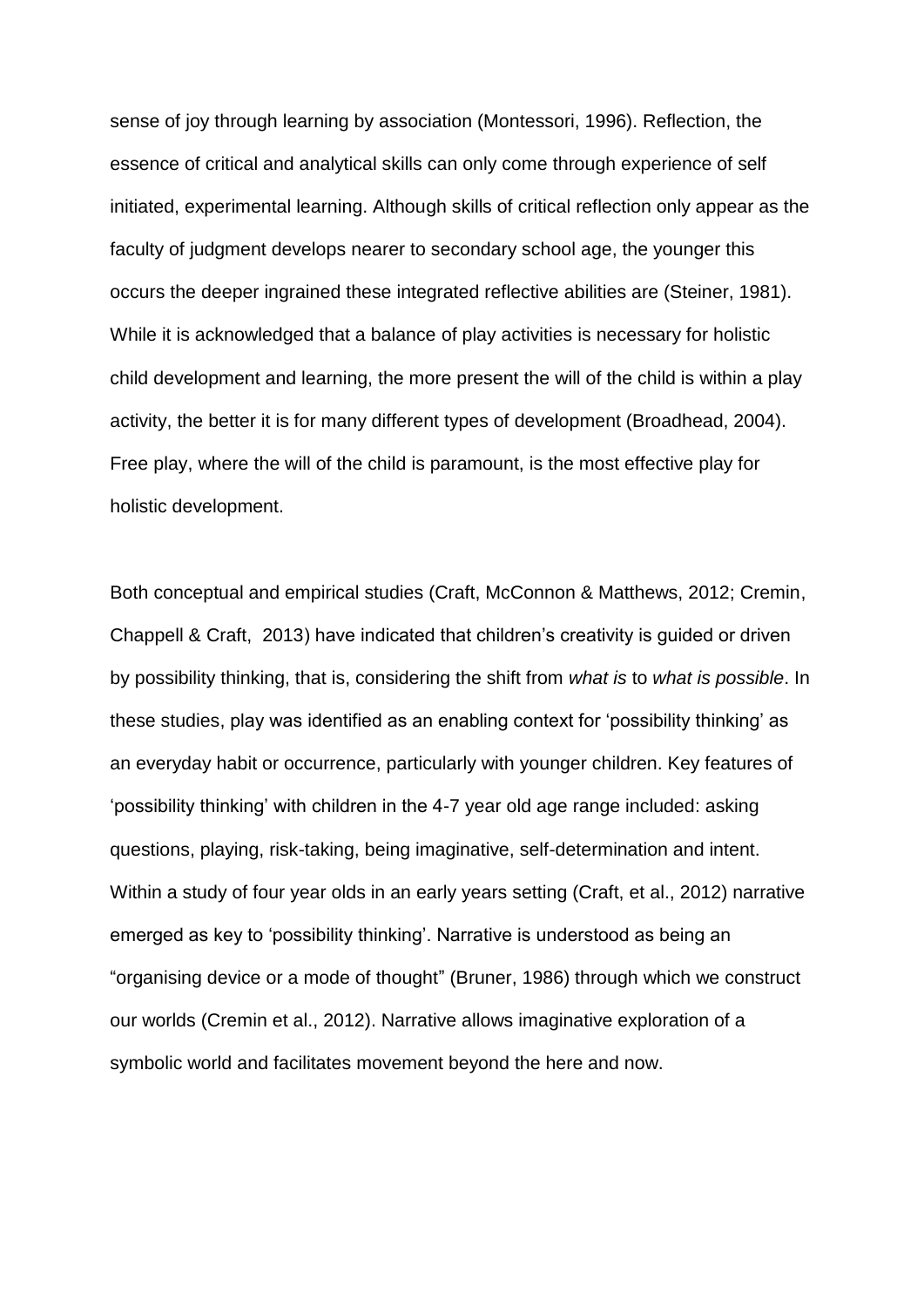Play creates conditions conducive for intelligence to develop in both process and product (Bruce, 2011). Opportunities to engage in play episodes with time, space and a supportive environment reflect an experience that lifts children out of the pedestrian and commonplace to enable them to do things that are creative and imaginative (Bruce, 2011). Play is a natural context for learning and development: innate, freely engaged in and promoting creativity in thought and behaviour. Providing for play is providing for creative and innovative thinking. If learning can be supported and developed (Antonietti, 2000; Fleith, Renzulli & Westberg, 2002; Saxon et al., 2003) this premise centralises experience in children's learning.

#### **3 METHODOLOGY**

This was a descriptive study designed to uncover children's play patterns in modern Ireland. The research design encompassed two phases of data collection. The purpose of data collection was to establish parental attitudes to play, children's level of outdoor play, their play choices and their play opportunities. This design provided the researchers with the parent's perspective on their children's play as well as data on the children's play itself. The aim of the research was centred on the research question: What is happening in children's neighbourhood play in Ireland today?

Focusing on the best methods with which to answer this question, a mixed method approach was adopted that incorporated detailed parental questionnaires (phase one) and the construction of a tailored observational tool (phase two). Naturalistic observation (Geller, Russ & Altomari**,** 1986; Loucopoulos & Karakostas, 1995) was chosen as the most effective approach of capturing a snapshot view of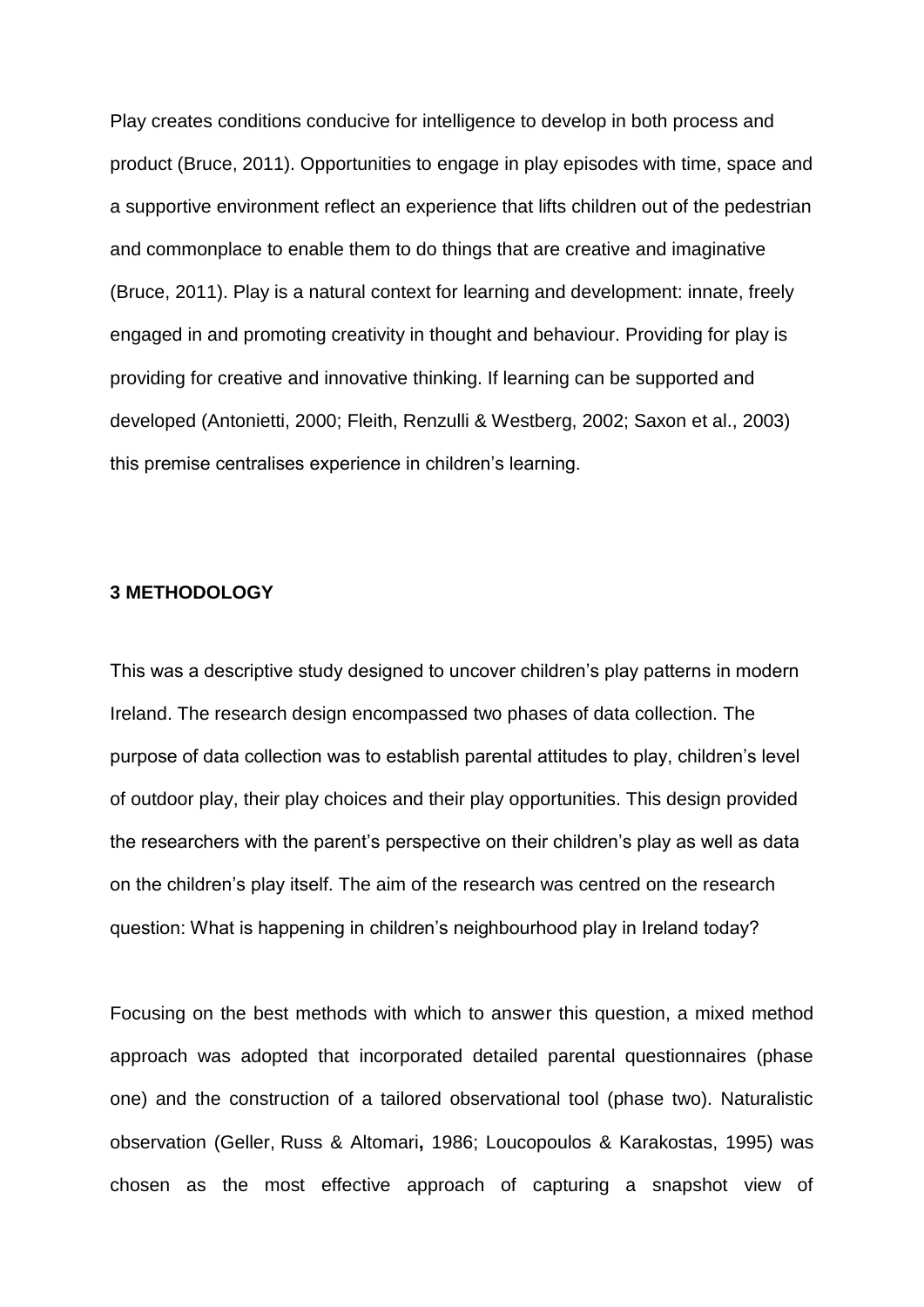neighbourhood play. The project's sequential design allowed for the collection of data from multiple sources to facilitate triangulation which enriched the project, as there are often differences between what people report and actual behaviour (Punch, 2001). Phase one, the structured questionnaire, was undertaken in the respondent's home. It was felt that collecting data in this location would assist the respondent to feel at ease and facilitate a longer questionnaire instrument (Robson, 2011, p. 245). The questionnaire consisted of 22 items and took approximately 20 minutes for participants to complete. Phase two, naturalistic observation, was overt and nonparticipant in nature, and occurred in playgrounds and communal play spaces. While participant observation has its merits when researching children, it was recognised that children may feel uncomfortable communicating with unfamiliar adults (Punch, 2002). It was, therefore, decided that non-participant observation would be employed, as adults are unable to truly participate in children's social worlds (Hill, 1997; Fine & Sandstrom,1988). Data collection was guided by 'The Children First: National Guidance for the Protection and Welfare of Children' policy (Department of Social Protection, 2011), The Convention on Rights of the Child (United Nations, 2010) and the Data Protection Act (Government of Ireland, 2003). Observations were short term in nature, approximately three minutes, which facilitated a focused data collection of children's play in the context of behaviours and the surrounding environment.

Data collected through phase one was analysed quantitatively; frequencies and cross tabulations were performed. Analysis of the observations involved a simple coding system (Robson, 2011, p. 337) which captured data on variables including age, gender, extent of peer interaction, type of play environment, play objects used,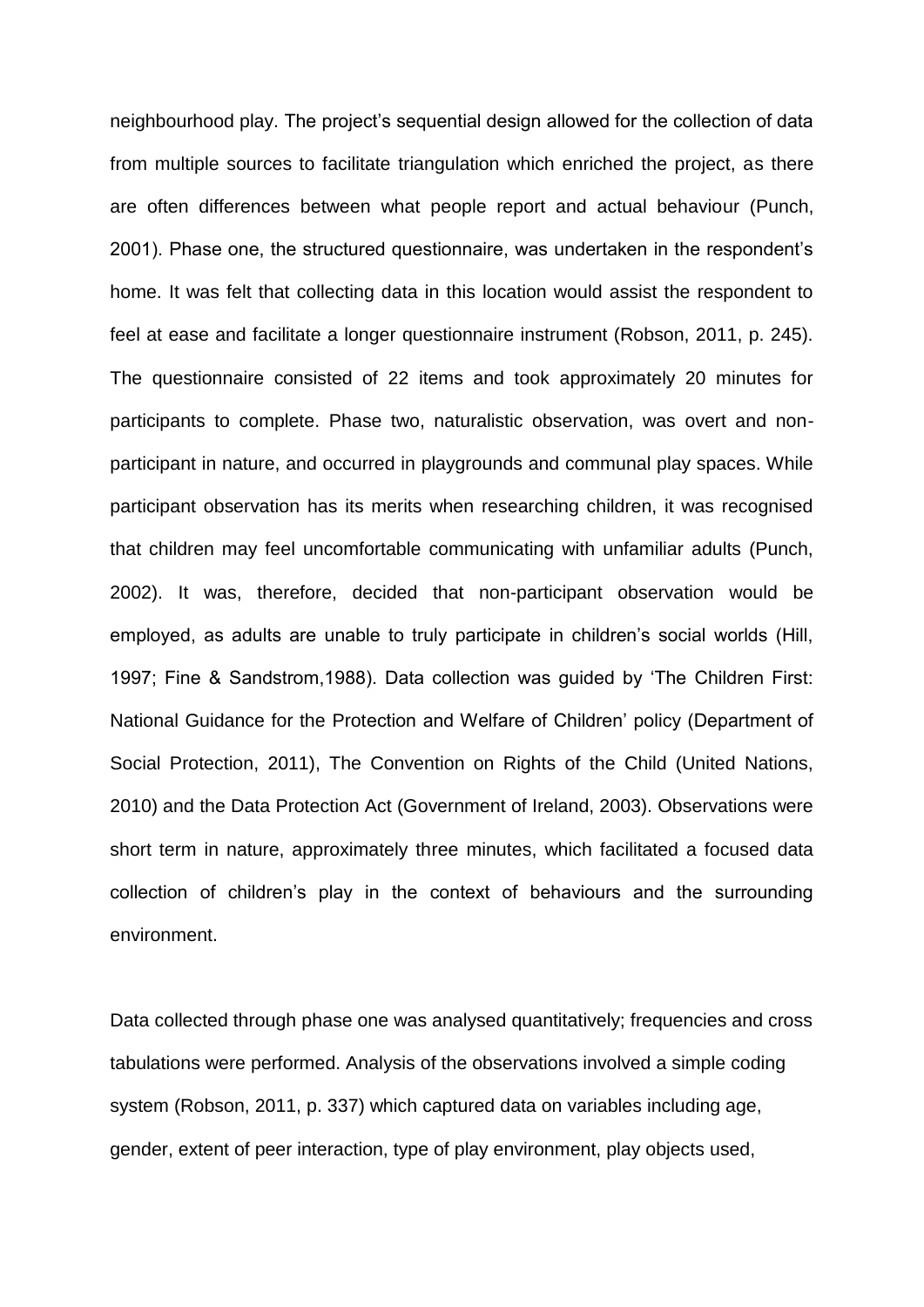instances of interaction with nature and/or electronics and the type of play children were engaged in. The mixed method approach to this investigation allowed for data to be gathered on activities across multiple categories of play. This approach resulted in both a quantitative dataset and qualitative narrative on neighbourhood play. Findings of phase two were analysed comparatively alongside the results of the parental survey.

The sampling technique utilised for this research was non-probability sampling, which is appropriate when access to a comprehensive sampling frame does not exist. The sampling technique employed was purposive sampling (Robson, 2011, p. 75); 18 regions across the island of Ireland were selected to maximise representation across geographical regions and socio-economic regions. For Southern Ireland, the Haase-Pratschke Index of Relative Affluence and Deprivation (revised from Central Statistics Office, 2012) was employed, alongside the Northern Ireland Multiple Deprivation Measure (Northern Ireland Statistics and Research Agency, 2010) to inform selection of target locations. The final sample size achieved was 1688. This sample of participants included 1700 families across 240 communities across Ireland. The 240 communities were spread across 18 locations on the island of Ireland and included 6 cities, 6 large towns and 6 rural counties.

#### **4 FINDINGS: CHILDREN'S PLAY CHOICES**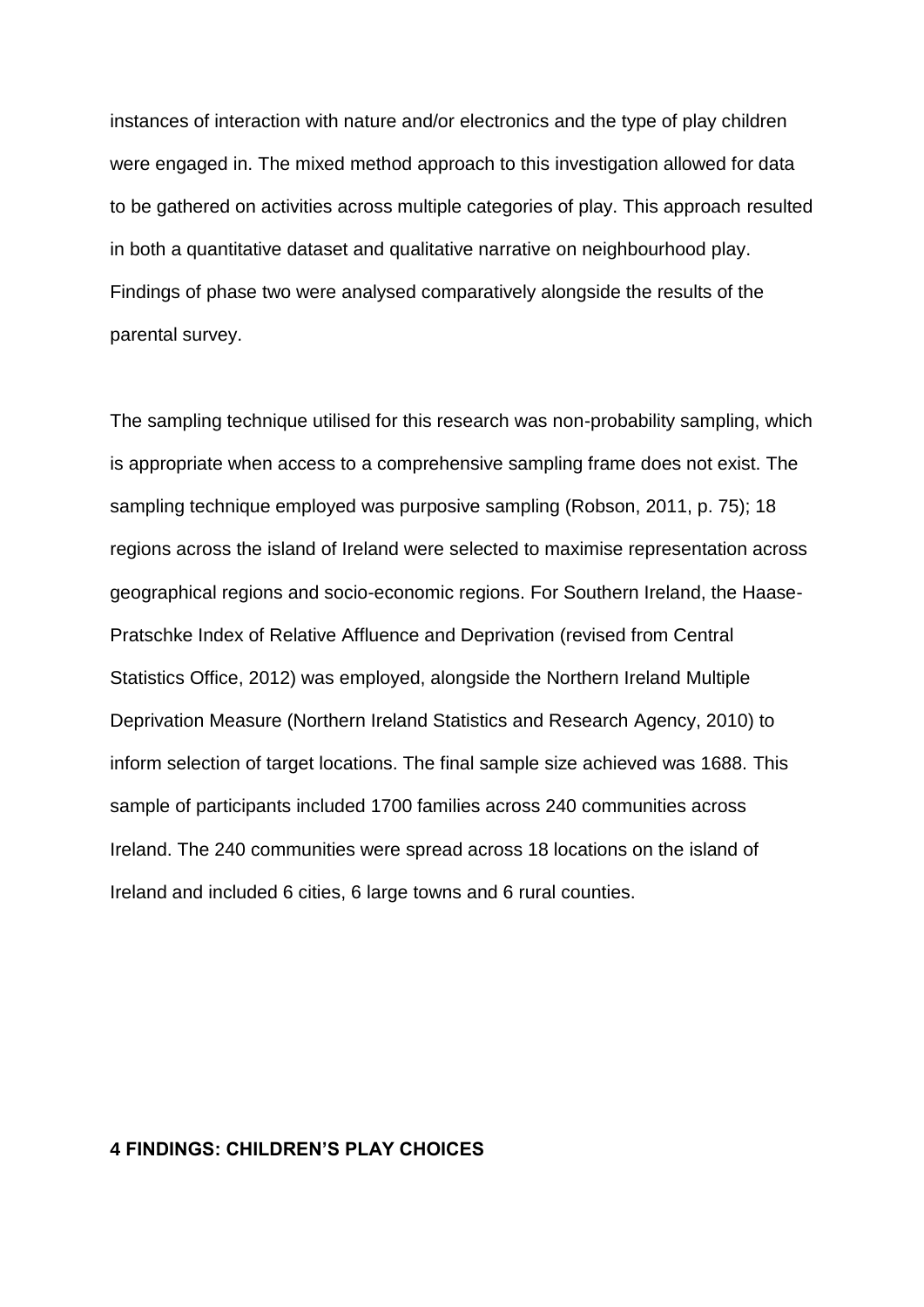Results indicated that the social, historical, cultural, economic and geographical positioning of children impacted greatly on their engagement with play. The following key findings were identified:

# **4.1 Amounts of time spent playing indoors and outdoors: Socio-economic differences**

The average amount spent playing was 4 hours on weekdays and 6 hours on weekend days. On average, these were equally divided between indoor and outdoor play. However, children from disadvantaged areas were spending significantly more time playing outside than children from either middle class or affluent backgrounds. Affluent children were more likely to play in their own playroom while children from disadvantaged areas were more likely to play all over the house when indoors. Middle class children played least and also spent the most time on their school homework.

# **4.2 Children's play spaces**

The top three areas children were using to play outside were green areas in estates (30%), estate roads (29%) and park play spaces (9%). However, testament to the theory that children will play anywhere, other play spaces observed in lesser quantities were; footpaths, laneways, fields, car parks, the sea front, Gaelic Athletic Association (GAA) grounds, between train tracks and vacant lots.

Play space choices did not alter significantly across rural areas, cities or towns. It also did not alter greatly across socio-economic groups.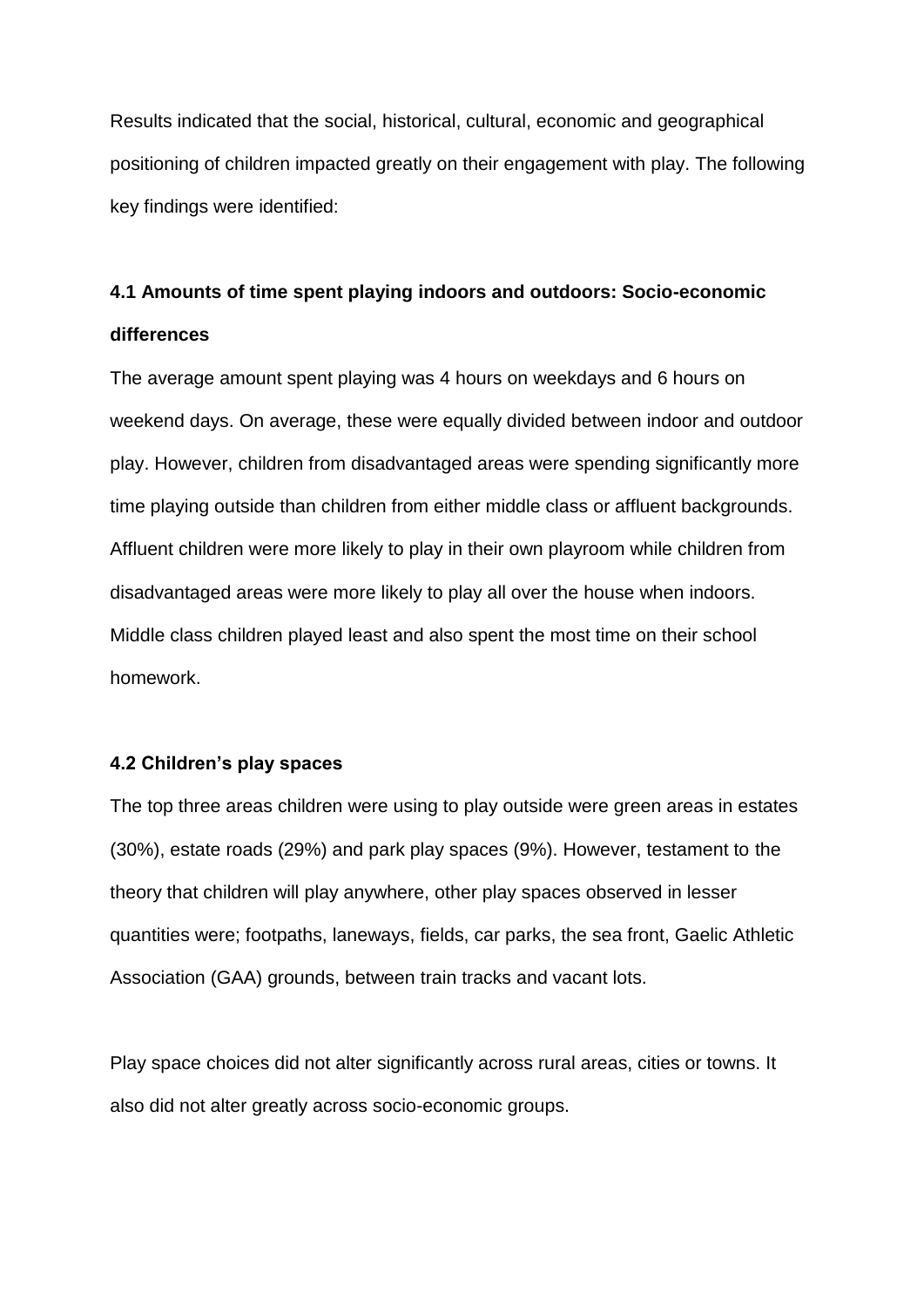#### **4.3 Engagement with nature and electronics during outside play**

There were a low number of observations of interaction with nature. In total there were 25 observations (14%) of nature elements being used within play and a further 12 (7%) observations of sensory exploration. Examples included: jumping in and throwing things into puddles; using pieces of wood or sticks within play; climbing trees and using natural materials to build camps. Of the observations of interaction with nature, more were from disadvantaged areas. 15 (60%) were from disadvantaged areas, 7 (28%) from middle class and 3 (12%) from affluent areas.

Only 8% of observations recorded children interacting with electronics in outdoor play. Half of these used electronic equipment with others. Just over half of those engaged with electronics used these full-time. The number of observations of interaction with electronics did not vary greatly depending on area or socio-economic indicator.

#### **4.4 Children's play choices across domains**

The most observed type of play was Motor play (51%), followed by Social play (27%), Imaginative play (14%) and Constructive play (8%). Locomotor/movement was the most common form of Motor play. With Social play, negotiation was the most commonly observed behaviour. The dominant choice within the Imaginative sphere was role play while within Constructive play examination/object manipulation was the most frequently observed type of play.

#### **4.5 Play equipment used in outdoor play**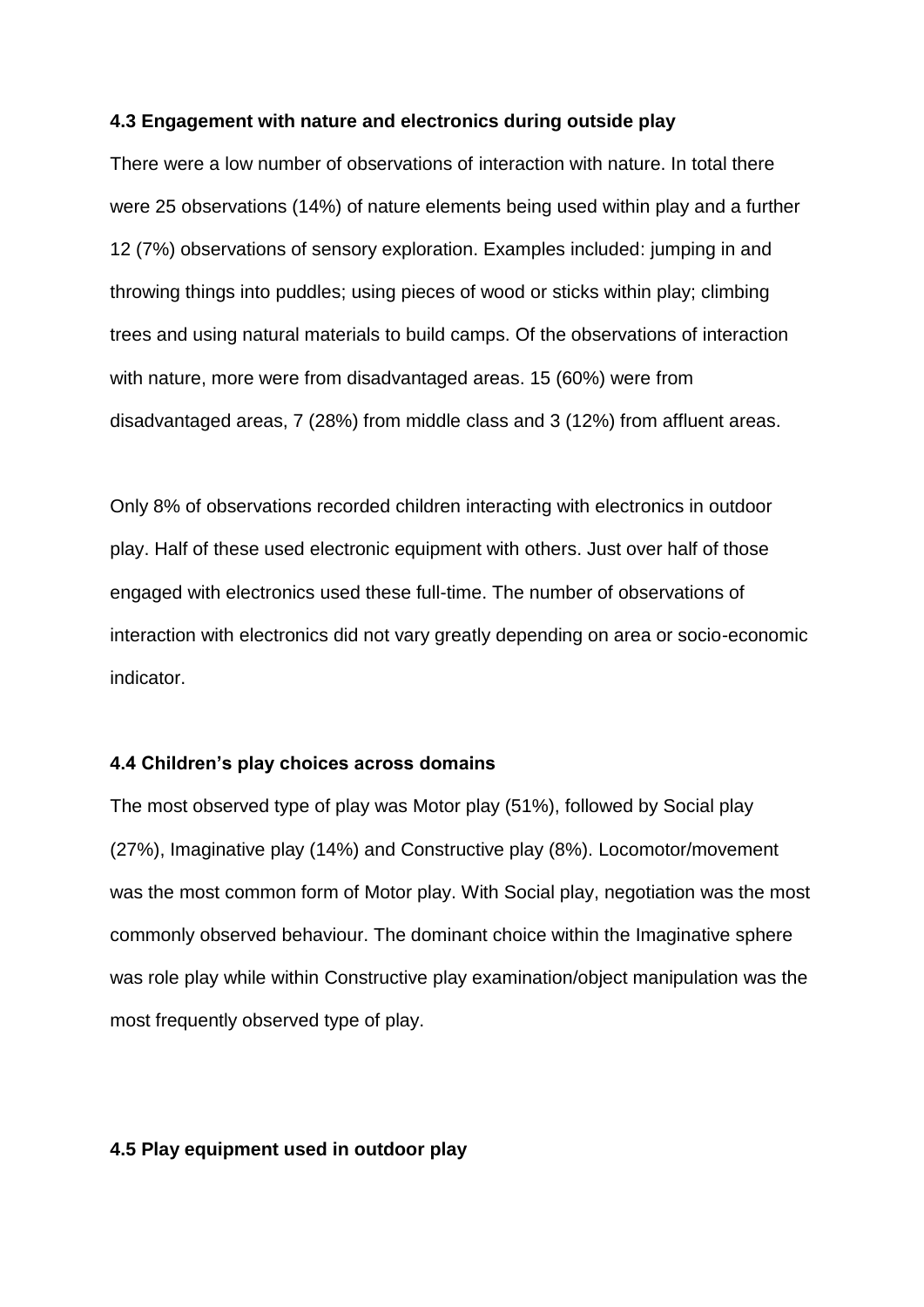Footballs were the most frequently observed piece of play equipment (39%) and bikes were also frequently observed (24%). Spaces children used to play outside or play objects used did not differ greatly depending on area or socio-economic indicator, with the exception of bikes. There were more observations of children from middle socio-economic areas using bikes.

#### **4.6 The absence of play: Lower levels of play in affluent neighbourhoods**

There were 65 recorded observations (27% of the total study's scheduled observations) that occurred in play spaces during peak play times, such as afterschool and weekends, where no play was found to be taking place. Almost two thirds of 'no play' observations were recorded in dry weather and just under one third in wet weather. Instances of 'no play' did not differ between the weekdays and weekends as 51% of recorded instances of 'no play' were on weekdays and 49% were on weekends.

Significant differences were evident across location and socio-economic differentials. Almost a half of 'no play observations' were in town areas (47%), 31% were in rural areas and 22% were in city areas. Over two fifths (43%) were in affluent areas, 32% were in middle class areas while 25% were observed in disadvantaged areas.

Socio-economic (SE) analysis of the play time findings indicates that more children from disadvantaged SE areas play outside for longer on weekdays while almost three quarters (74%) of children from affluent SE areas play outside for up to three hours. Almost two thirds (65%) of children from disadvantaged SE areas play outside for four or more hours.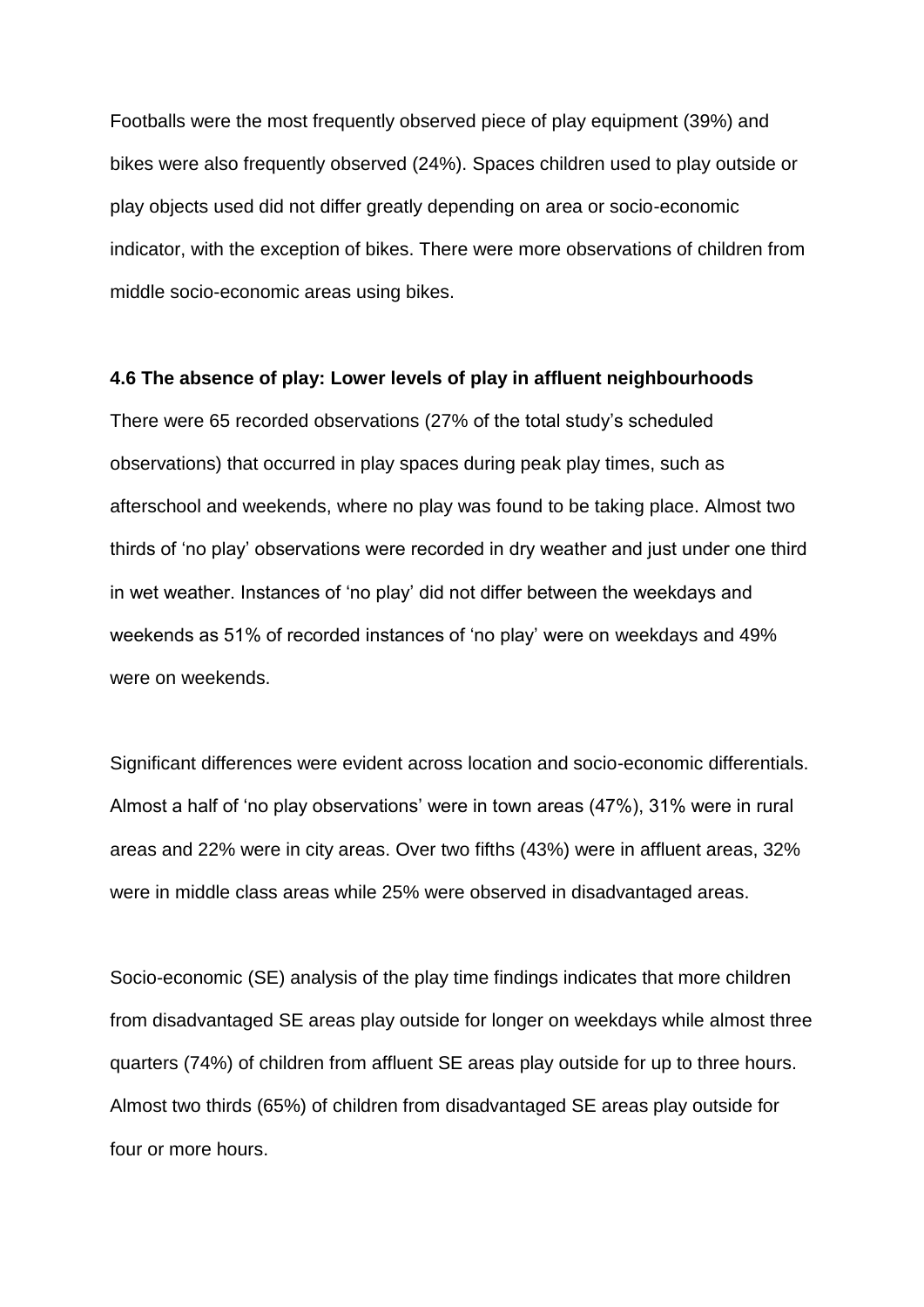SE analysis of average hours of play outside at weekends indicates a similar trend. Children from disadvantaged SE areas played outside for longer, with almost a half (48%) playing outside for 6 hours or more compared to 21% those from affluent SE areas.

#### **4.7 Rural children playing more outdoors in wild areas and wet weather**

Just less than 19% of children played outdoors in wild areas. Of those who played outside in wild areas, more children (nearly half) were from rural houses.

Of the 438 children, just over 26% played outside often in bad weather. While the majority of children who played outside in bad weather were from suburban houses, there was a higher incidence of children from rural houses playing outside in bad weather. Socio-economic analysis does not appear to highlight any real differences in the incidences of play outside often in bad weather across these communities.

# **4.8 Parental perspectives on their children's play choices**

Parents were asked about the kinds of activities their children engaged in. The top four activities children engaged in were 'watching TV and films' (71%), 'spontaneous sports' (58%), 'being creative at home' (56%) and 'play with electronic games' (56%).

Further analysis of the top four activities children were engaged in across the ages of 0 to 15 and across both genders highlighted some differences. More boys than girls watched TV/films and played with electronics while more girls than boys engaged in spontaneous sports and creative activities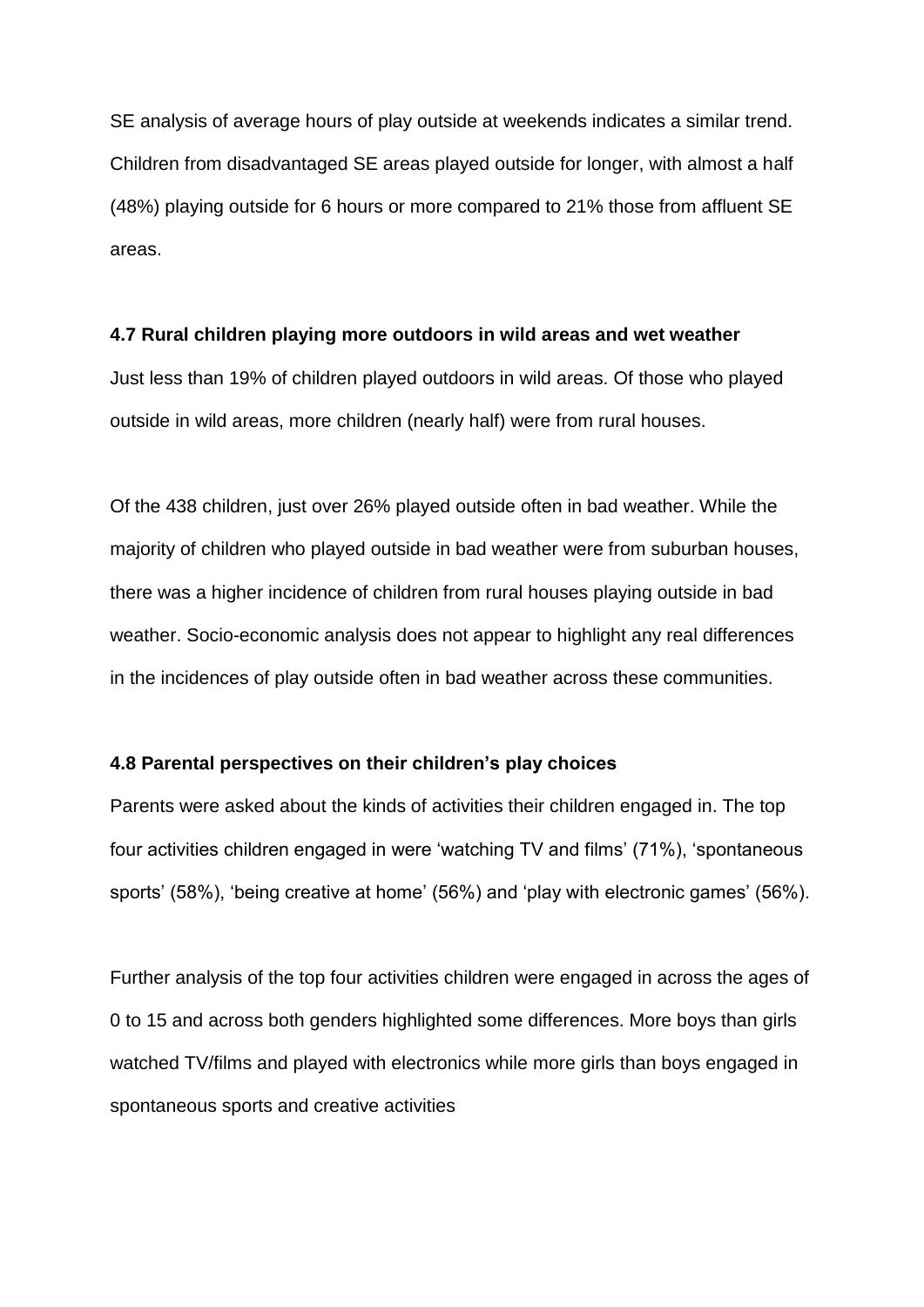Supplementary analysis indicated that age does not appear to greatly impact TV/film viewing. There is a slight drop in the number of children that engaged in spontaneous sports from the age of 9 onward. There is a steady increase in the number of boys that engaged in creative activities until a peak at the age of seven. For girls, more creative play occurred as they got older, predominantly from the age of 3 onward, peaking at age 10. Also as children got older they played more with electronic games.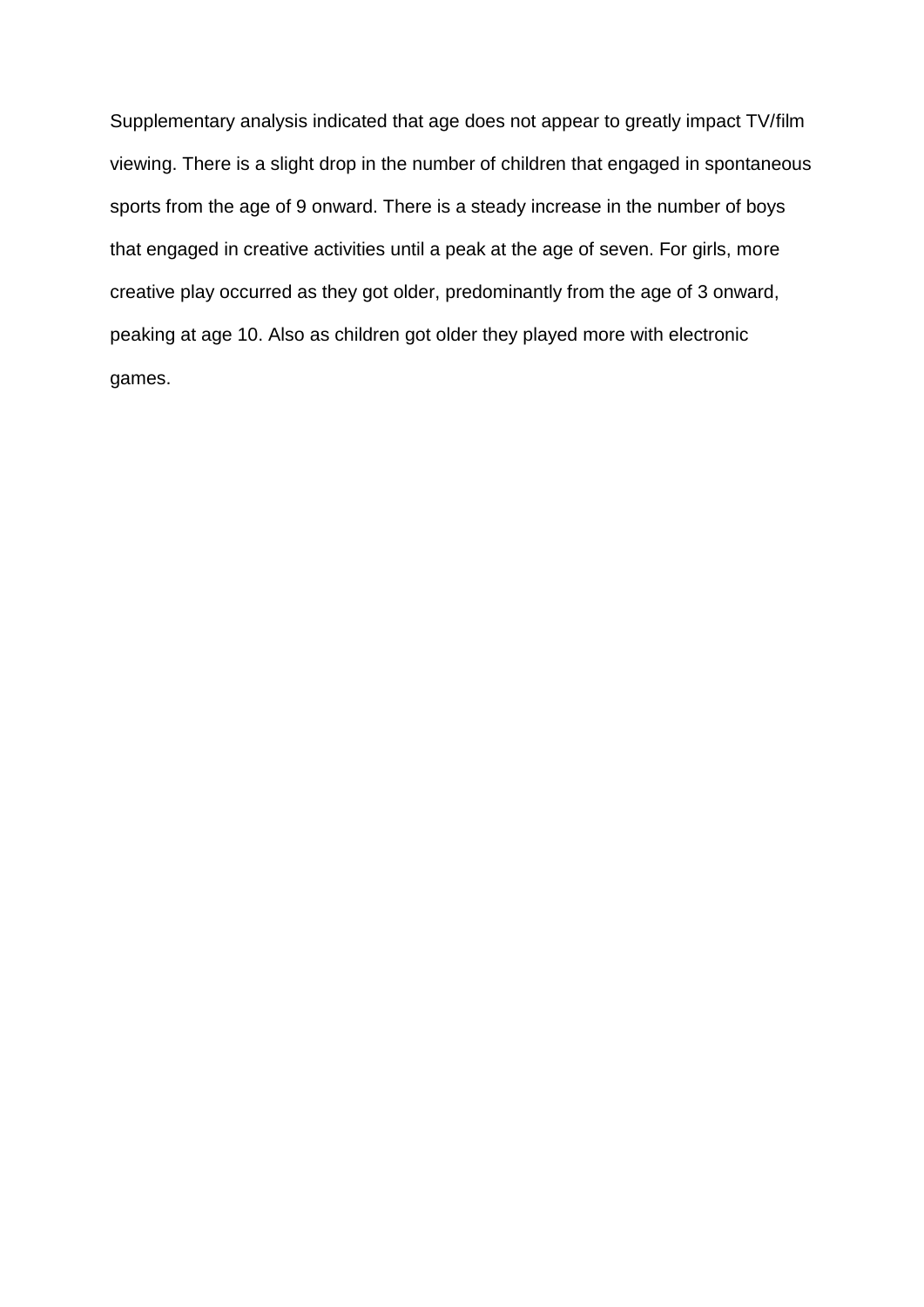### **5 INTERACTIONS**

#### **5.1 Group dynamics**

Overall, positive group dynamics (97%) were observed much more than negative group dynamics (3%). The most frequently observed indicators of group dynamic were smiling and laughing (33%) and listening with a positive response (28%). These positive dynamics were observed in both genders across all age categories. Individual instances of negative dynamics of group and peer interactions (3%) included aggressive physical behaviour, aggressive verbal behaviour and exclusion. Most of the instances of negative behaviour were observed in boys. All of the instances of aggressive physical behavior were observed in boys, aged between 4 and 12. The instances of aggressive verbal behaviour were observed in boys aged between 0 and 7 and girls aged between 8 and 11. The instances of exclusion were observed in boys aged between 4 and 15.

# **5.2 Gender interaction**

66% of parents said their children had opposite gender friendships. For the most part, type of dwelling does not greatly impact opposite gender relationships. There was a fairly even spread of opposite gender relationships across the different dwelling types. However more children from rural houses (82%) engaged in opposite gender friendships while slightly fewer children from suburban houses (60%) engaged in opposite gender relationships.

The observational data shows more gender interaction observed in cities with 42% of observations of gender interaction in city areas, a further 32% were in rural areas and the remaining 26% in town areas. Two fifths (42%) were observed in middle socio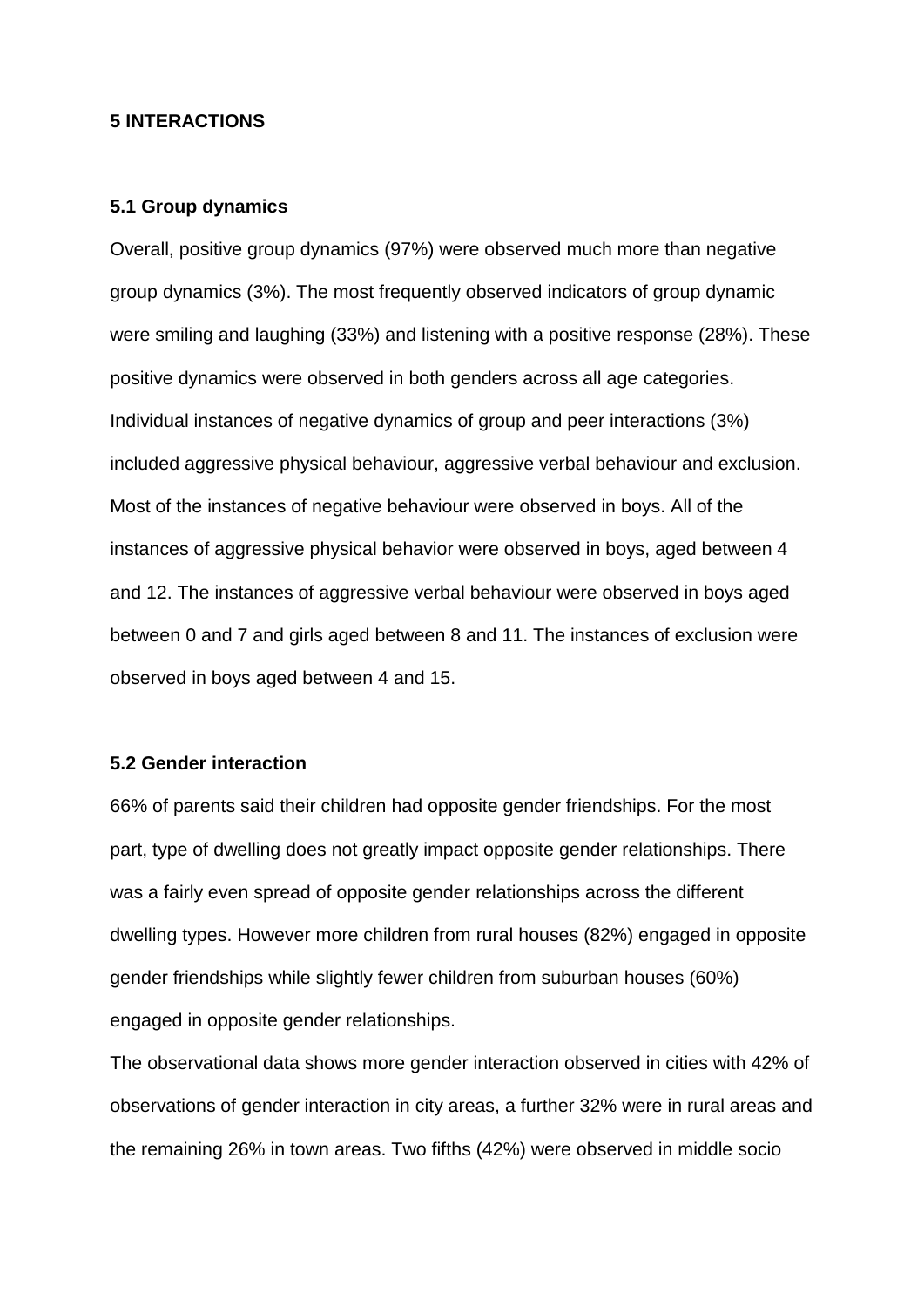economic areas, almost one third (30%) in disadvantaged areas and the remainder (28%) in affluent areas.

#### **5.3 Play enriching the community**

Overall, 96% of parents felt children playing outside makes the neighbourhood nicer, helps families get to know each other and improves community spirit.

#### **6 SOCIO-ECONOMIC DIFFERENCES IN PARENTAL ATTITUDES TO PLAY**

Parents were overwhelmingly in favour of outdoor play (99%) and freedom (93%). Of those who felt freedom was not important, significantly more were from disadvantaged areas. A majority also believed children's safety to be the paramount consideration during play (81%). Of the 19% who did not consider it the paramount consideration, significantly more were from affluent neighbourhoods with the converse also running true as 96% of parents in disadvantaged neighbourhoods felt it was the paramount consideration. The key finding here is that the more affluent the family, the more in favour of freedom and the less concerned about safety. While most parents didn't feel that their neighbourhoods were dangerous or hazardous (72%), the vast majority of those that did were from disadvantaged neighbourhoods. Parents from disadvantaged neighbourhoods were also much more concerned about traffic, hazards and child abduction. Middle class parents recorded that they felt their children didn't necessarily have enough time to play, these figure were less for the other two socio-economic groups.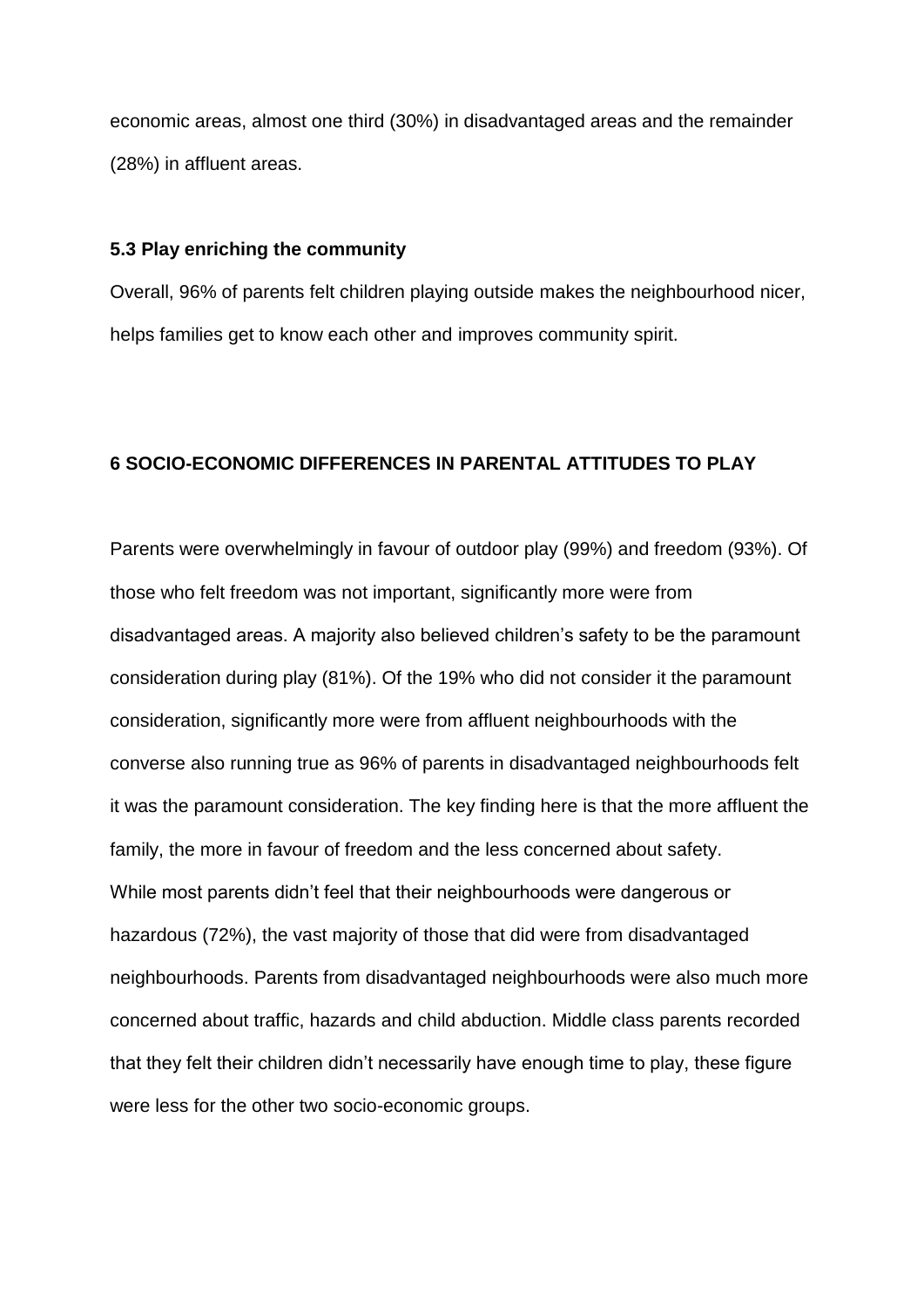The observational study found the more disadvantaged the neighbourhood the more the children were found playing. It also found the hours of play to be longer in disadvantaged neighbourhoods and the levels of supervision to be lower. As this contradicts what parents said about their values in relation to both freedom and safety, parents were asked for their opinion on why play levels and levels of freedom were higher in some neighbourhoods and lower in others when both communities were made up of families. The parents in both categories identified the time constraints that some families put on neighbourhood play through their choices around scheduled activities after school and at weekends as the reason for this.

# **7 PARENTAL ANALYSIS OF THE ACTIVITIES THEIR CHILDREN ENGAGE IN**

#### **7.1 Reading books**

Just over half of all parents said their children read books. There was an even spread of respondents from the three socio-economic (SE) areas, with just notably more from middle SE areas reading books.

#### **7.2 Visiting friends and neighbours**

As can be seen in our findings there was an even split between boys and girls who visited friends and neighbours. Further analysis indicates that more boys visited friends and neighbours between the ages of 4 and 9, while the frequency of girls visiting friends and neighbours is somewhat more consistent from the age of 4 onward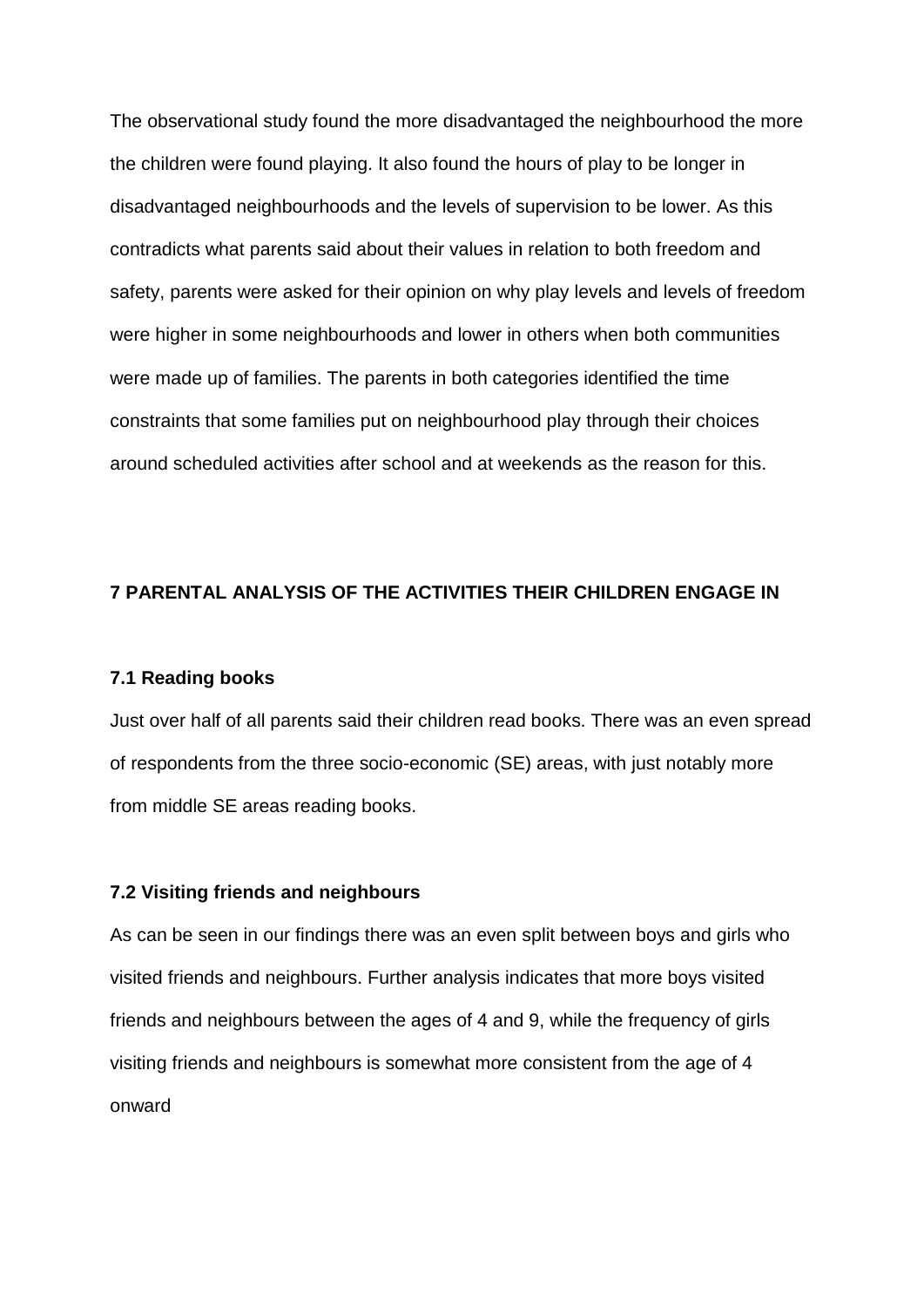#### **7.3 Organised sport**

SE analysis of the 48% of parents who said their child played organised sports indicates a somewhat even spread of responses. The only variation is that notably fewer parents from disadvantaged areas said their child played organised sports.

#### **7.4 Creative Activities**

SE analysis of the 32.5% of parents who said their child engaged in creative activities indicates that significantly less children from disadvantaged SE areas engage in creative activities. One fifth of respondents were from disadvantaged SE areas, while two fifths were from middle class areas and the remaining two fifths were from affluent SE areas.

#### **7.5 Games they invent themselves**

44% of parents said their child played games they invent themselves. Analysis of the type of house lived in does not appear to impact the instances of children playing games they invent themselves. Furthermore, SE area analysis does not indicate any large differences in responses; 31.5% were from affluent SE areas, 35.7% were from middle SE areas and 32.8% were from disadvantaged SE areas.

Very slightly more boys (51.7%) played games they invent themselves and in the case of both genders, after the age of 8, there was a marked decrease in the instances of children playing games they invent themselves.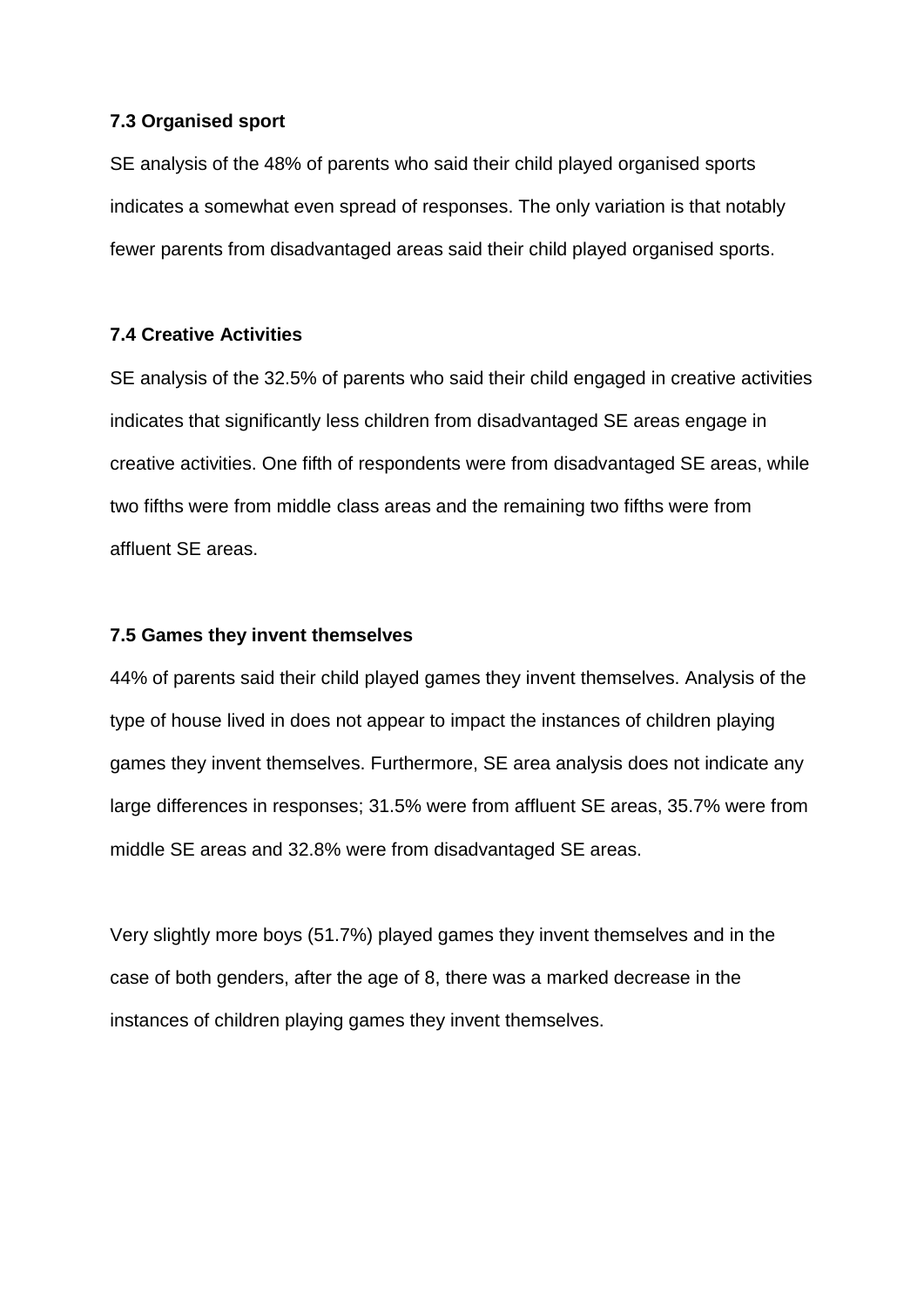#### **7.6 Traditional games which parents recognise from their own childhoods**

43% said their children played traditional games they recognise from their childhood. Gender and age analysis indicates again that slightly more boys (52.5%) than girls played traditional games. From the age of 9 onward there was a notable decrease in the number of boys playing traditional games, while there was a much more gradual decrease in the number of girls playing traditional games from the age of 8 onwards.

The type of house a child lived in did not appear to greatly influence the incidents of playing traditional games as, for the most part, only minor differences were evident. There is one notable exception, however, that in the case of urban apartments, no parent said their child plays traditional games they recognise from their own childhood.

#### **7.7 Play outside**

Most children played inside the house on a daily basis (88%) and an equal number played less outside in winter. Just over a quarter of parents said their children played outside in bad weather while 15% said their children played outside on dark evenings.

Interestingly, house type did not appear to impact the frequency of play outside with one exception; more of those who rarely played outside came from urban apartments.

Children played outside for longer at weekends. 54% of children played outside for between 1 and 3 hours on weekdays, while a further 23% played outside for 4-5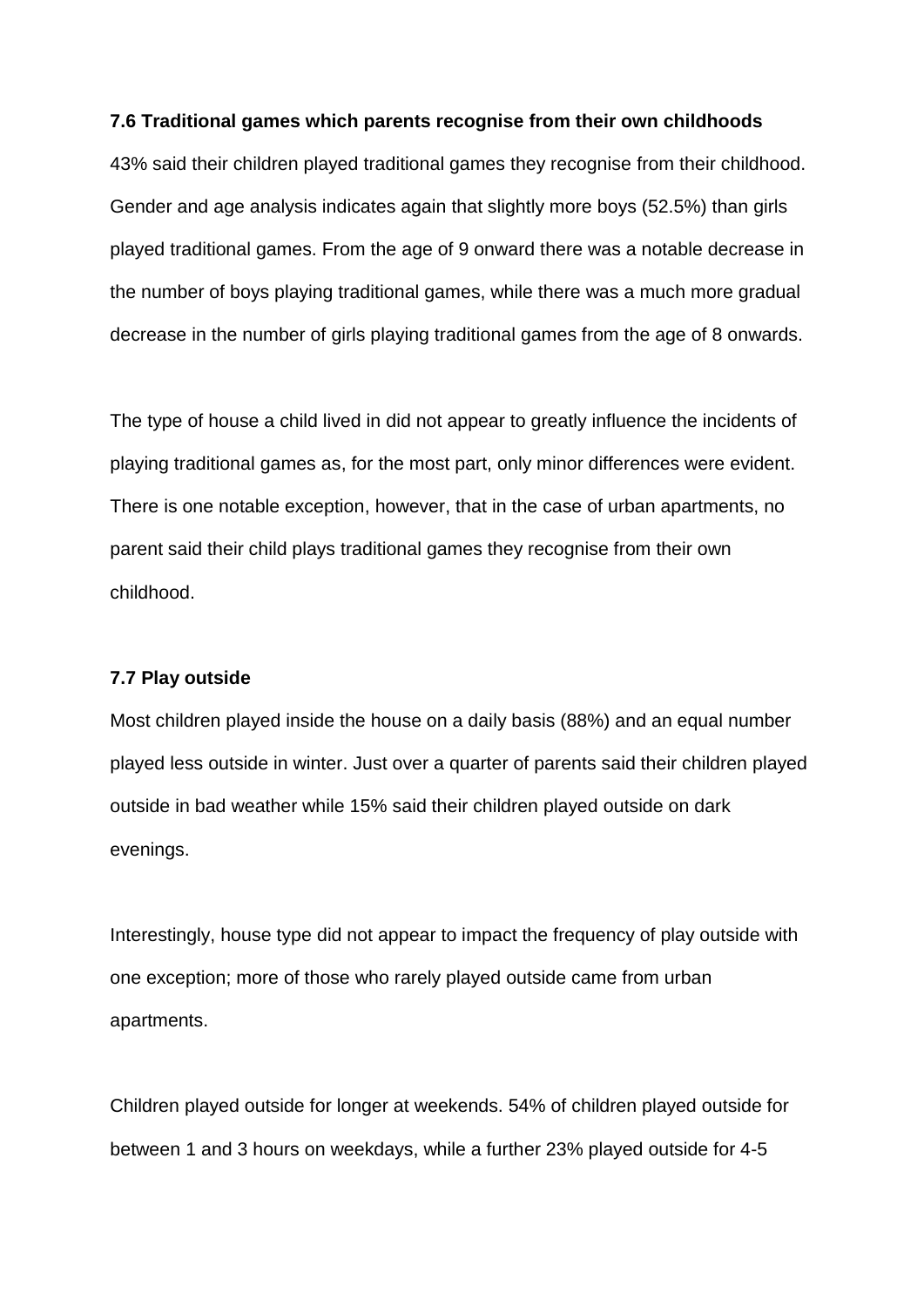hours on weekdays. At the weekend it differed somewhat with 75% of children playing outside for between 2 and 4 hours and a further 10% playing outside for 5 hours. SE area analysis indicates that more children from disadvantaged SE areas played outside for longer on both weekdays and weekends.

#### **8 GENERATIONAL CHANGES IN PLAY**

The quantitative data derived from the parental survey presented significant changes in play patterns over the last generation. While the amount of time that children had to play a generation ago is, on average, not dramatically different from today's children when the figures are analysed together, when they are analysed across socio-economic groupings, we see that significantly more middle class parents feel they had more time to play than their children do. Conversely, children of affluent and disadvantaged parents are enjoying greater amounts of play time than their parents did. This is especially so in disadvantaged families where these figures are more significantly different than in affluent families.

The most dramatic changes, however, relate to levels of freedom and levels of time spent outdoors. Over 80% of all parents believe that they experienced significantly more freedom than their children do. Over 80% of parents also believe that they spent significantly more time outdoors than their children do. In addition, 82% of parents walked to school as children whereas only 38% of their children do so now.

# **9 IMPACT OF PHYSICAL HOME ENVIRONMENT ON OPPORTUNITY TO PLAY**

Opinions were divided on whether family living arrangements impacted their child's opportunity to play; 39% felt their living arrangements impacted their child's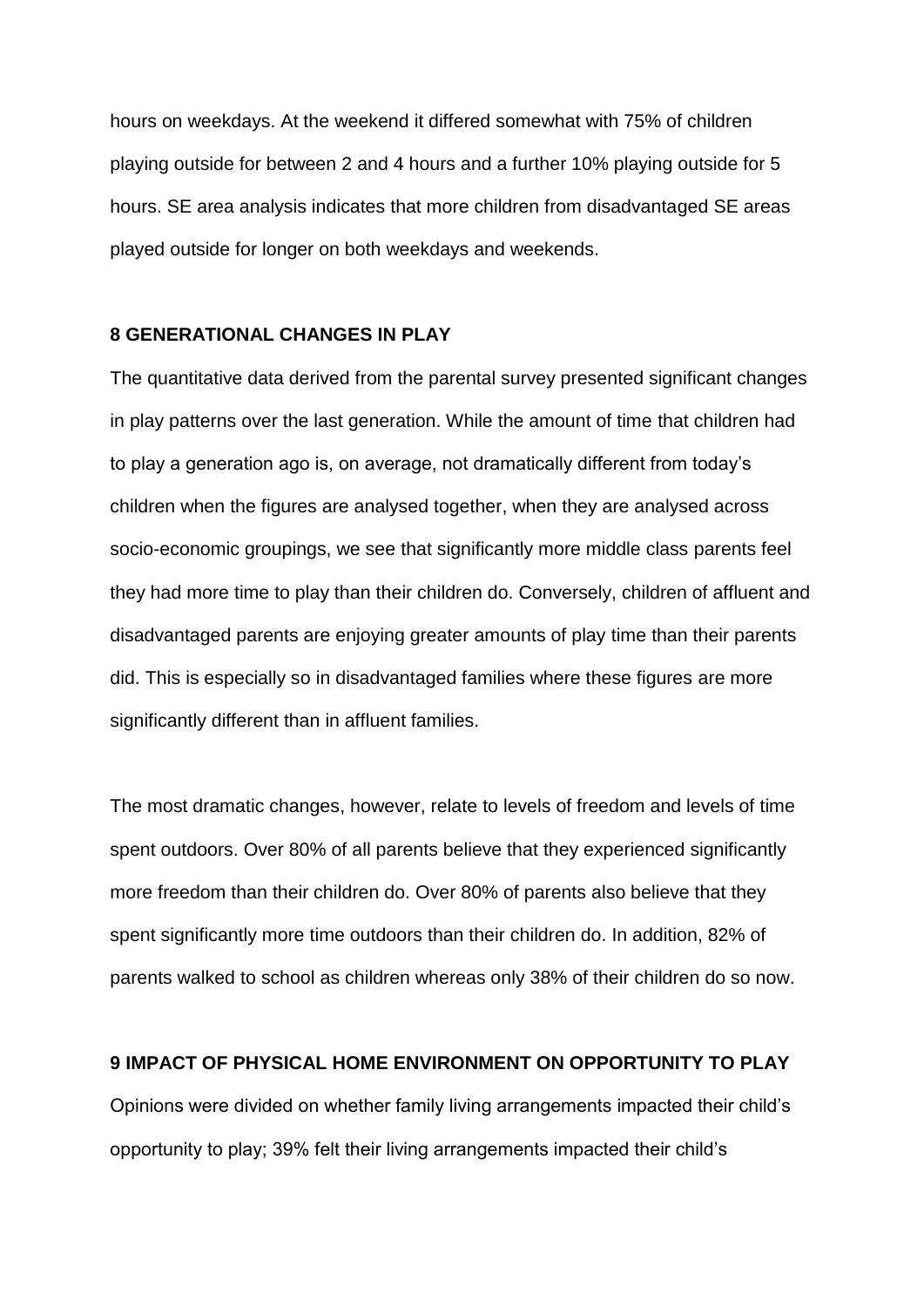opportunity to play while 38% felt their living arrangements do not at all impact their child's opportunity to play. Further analysis indicates that the SE indicator did not influence these opinions. However analysis on type of dwelling highlights one major difference: all of those who lived in urban apartments felt their living arrangements impacted their child's opportunity to play.

### **10 THE IMPLICATIONS FOR EDUCATION**

#### **10.1 The role of education**

The findings from this research illustrate falling levels of freedom and falling levels of outdoor time, including incidental exercise, between this generation of children and their parents' childhood. The data also indicates that children's free time is being squeezed to accommodate scheduled activities at the expense of free play time in the community. These generational changes are significant. Due to the high educational value of play, it is imperative that children are empowered to experience it. If children's levels of play within neighbourhoods are being compromised then it stands to reason that a response from schools is justifiable.

Within a primary school setting, the opportunities for play are influenced by both the curriculum and by the teacher's approach to learning (Craft, 2005). A classroom where interdisciplinary and transdisciplinary learning is encouraged will offer more opportunities for developing skills that previous generations were empowered to learn outside of the classroom. Interdisciplinary learning is where two or more disciplines are brought together to form new knowledge (Boix Mansilla & Gardner,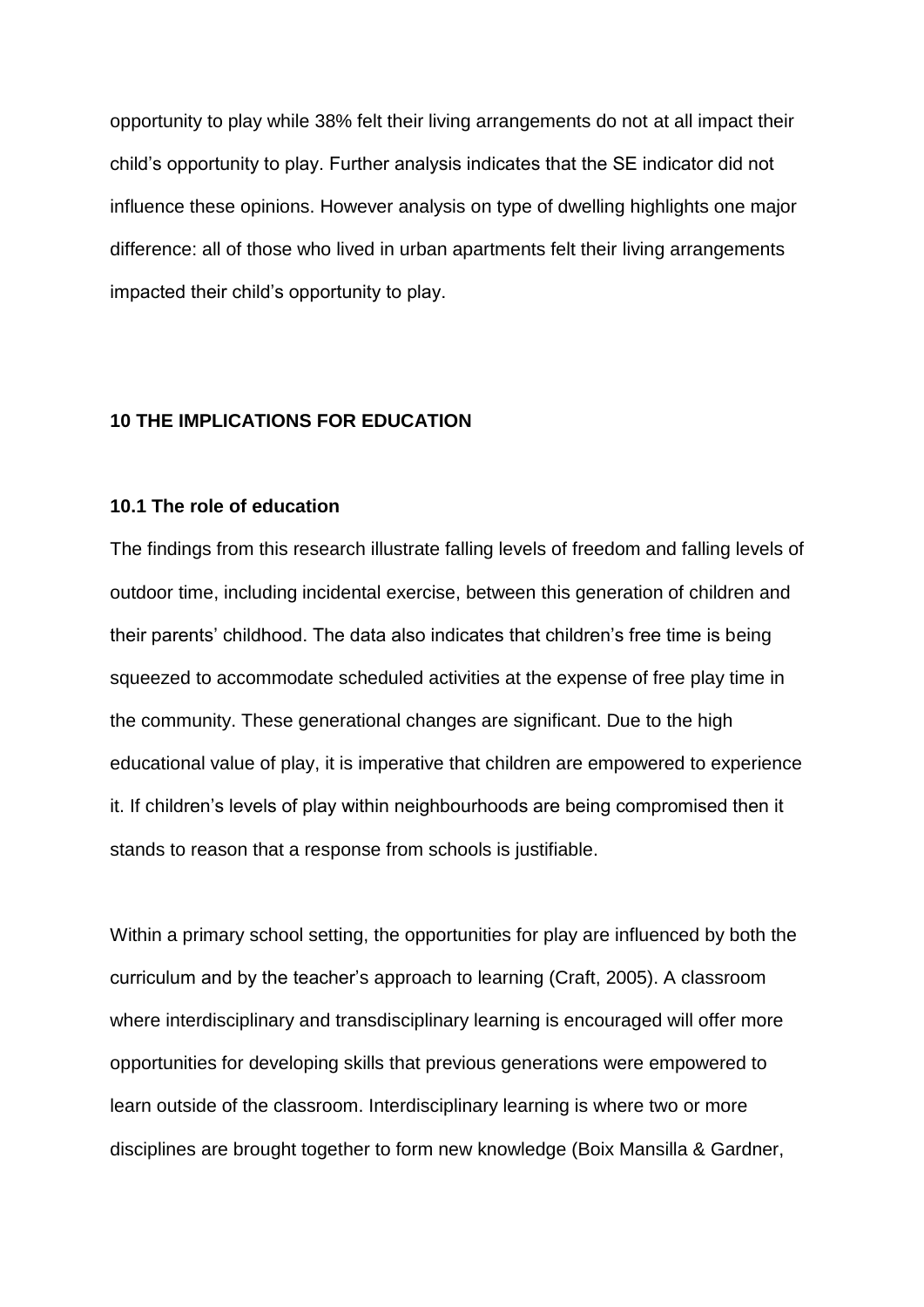2004). An example is studying evolution through a variety of mediums such as archaeology, paleontology, biology, theology and so on (Craft, 2005).

Transdisciplinary learning is where closely related subjects can be used together to learn new knowledge (Nikitina & Boix Mansilla, 2003). Examples include Science and Maths, History and Geography, Language and Literacy. This approach is very achievable within primary schools as each class has one teacher rather than a team of subject teachers as exists within later educational structures. One teacher working with a group can build interdisciplinary and transdisciplinary learning approaches easily and effectively.

Freedom and space are important concepts for the development of play based skills through childhood education. Space is the central premise of the environment that best facilitates holistic development and is supported by time and freedom to explore. Freedom emerges as a complex pedagogical concept encompassing educator attitude, knowledge, style and commitment. Empowerment, co-participation, unified learning, reflective practice and mindfulness emerge as central components of a pedagogy where play can drive learning. Freedom can be facilitated by educational policy but in reality, it is the pedagogical stance of the educator that will determine the depth to which it is applied as a principle for supporting and holistic learning in childhood educational settings.

The attitude of the teacher and how they communicate this to the children is of paramount importance. Creating an awareness in the group that the children can go to far reaching places within their imagination and within their play is part of this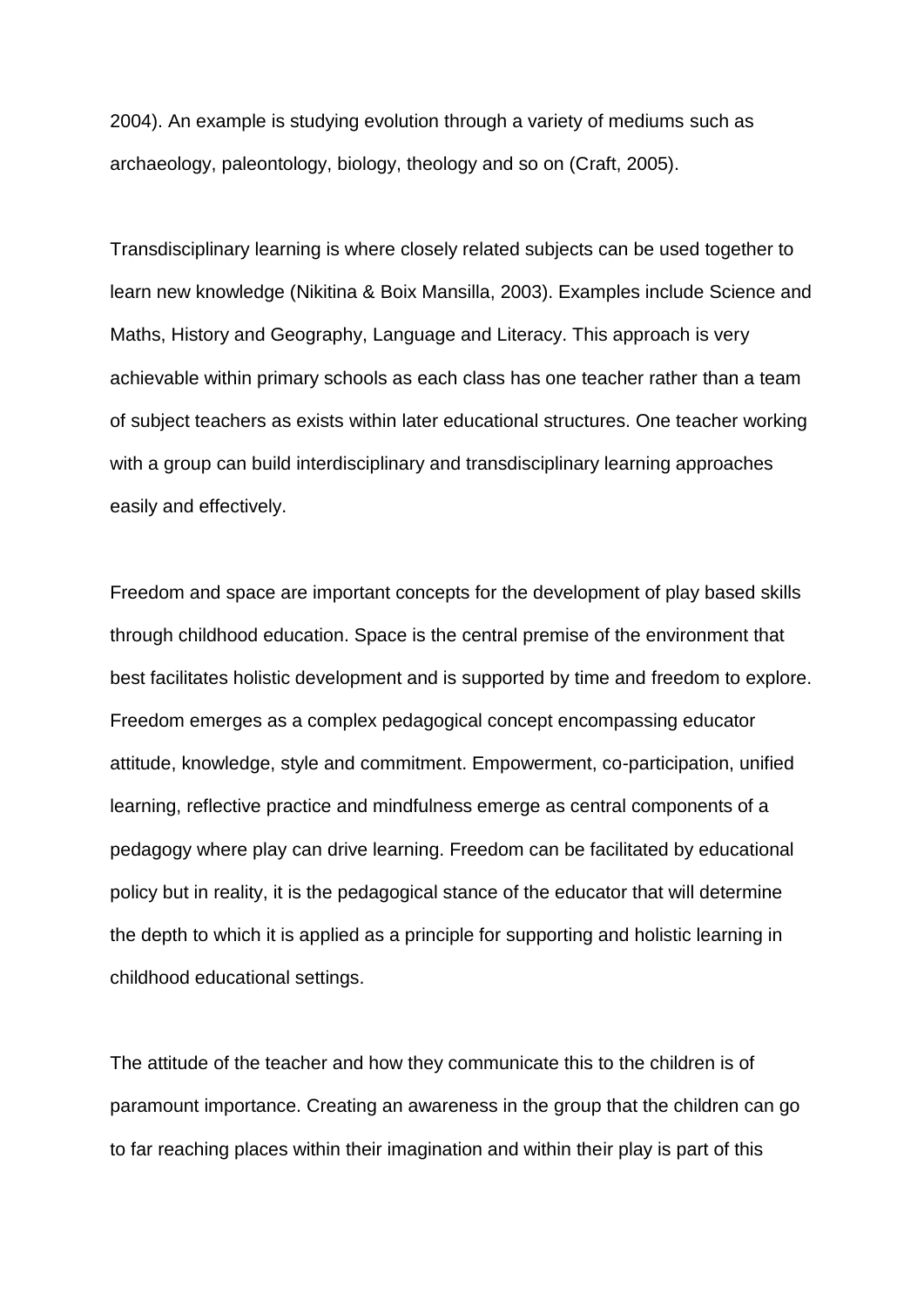attitude. Nurturing the motivation to be playful by supporting children to find personal relevance in their learning activities is key. Identifying with children what their strengths and interests are, and providing hands on opportunities to approach them playfully, will most likely result in those opportunities being utilised by the children in effective and meaningful ways.

Encouraging divergent thinking, celebrating difference and rewarding expression and courage will all contribute to the development of creativity for this age group (Runco & Acar, 2012; QCA, 2005). Teacher reflection on the sense of time, rather than hurriedness, and an attitude based on patience and the communication of this sense of time and space will be beneficial for student's ability to process creative concepts. This sense of time is essential, even if the teacher is under curricular coverage pressure. Reflection on how to achieve curricular goals and maintain a sense of unhurriedness within the classroom is a key task for the teacher who wishes to support the type of holistic development that children naturally achieve through play. Using pedagogical approaches that seek to integrate subjects and bring learning alive also results in greater depth of learning and deeper knowledge acquisition, both of which are inherently important aspects of learning. With neighbourhood play time under pressure, perhaps it is time for a "call to play"—to advocate that school becomes a more playful place.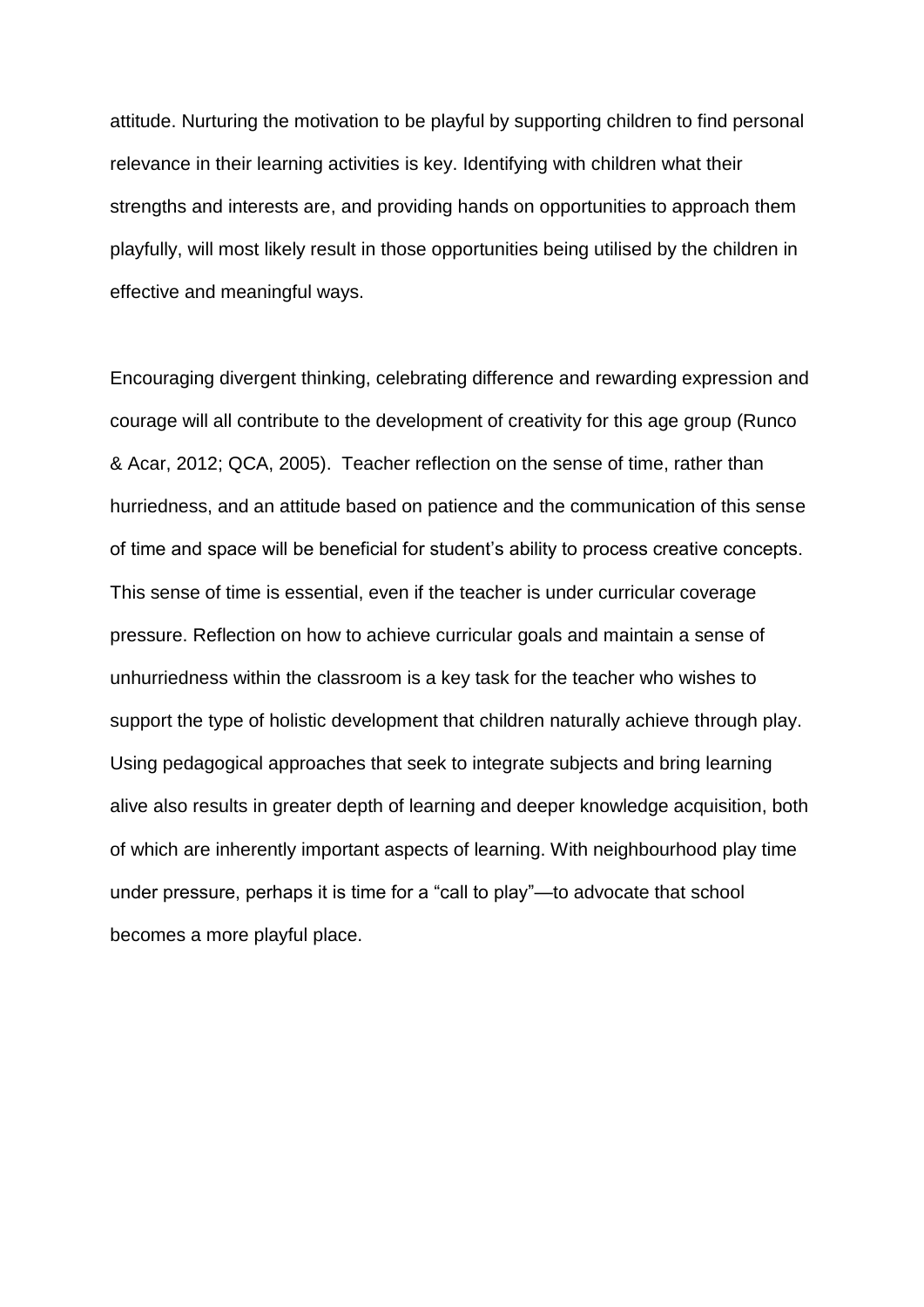#### **CONCLUSION**

Literature asserts that play, in its true sense, is freely chosen, process rather than product orientated and is controlled by the players (Kearns, 2013). Children are experts at play—it is the context through which all learning and development occurs (DEEWR, 2009). Children's play invokes all domains; the emotional, social, cognitive, creative, spiritual and physical capacities are all engaged. Experiences of play assist children to develop creativity as they become engrossed in the realm of imagination. Through this research, the play experiences of children aged 0-15 were explored to ascertain what is happening in children's neighbourhood play in Ireland today. This research has been significant in illustrating the nature of neighbourhood play and the way in which this context provides children with an avenue for playing which is otherwise currently diminishing as societal structures take away from this opportunity. Findings indicated that generational changes in play experiences are evident. In acknowledging the powerful role of play in the life of the child and the long term gains for the individual and society, schools must acknowledge the "call to play". This ground breaking research on the changing face of childhood points clearly to the need for collaborative, co-participative, democratic, empowering and playful pedagogies within schools and educational policies which support them.

### **REFERENCES**

Anning, Angela. 2005. "Play and Legislated Curriculum: Back to Basics, An Alternative View." In *The Excellence of Play,* edited by Janet Moyles, 19-33. Maidenhead: Open University Press.

Ball, David J. 2002. *Playgrounds: Risks, Benefits and Choices*. HSE Report 426*.* Sudbury: Health and Safety Executive.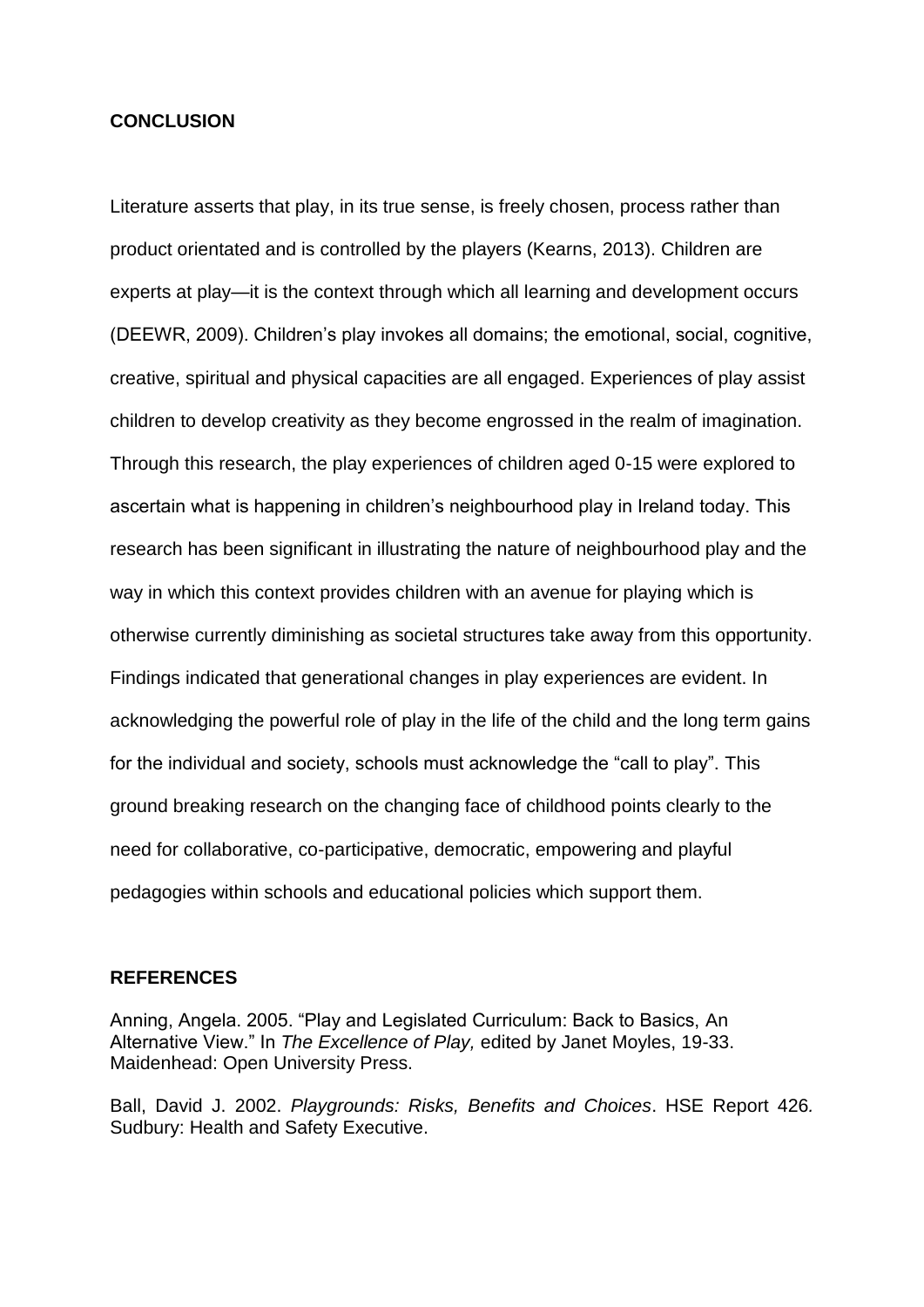Broadhead, Pat. 2004. *Early Years Play and Learning: Developing Social Skills and Cooperation.* London, UK: Routledge/Falmer.

Bodrova, Elena, and Deborah J. Leong. 2005. "Uniquely Preschool: What Research Tells Us About The Ways Young Children Learn." *Educational Leadership* 63 (1): 44- 47.

Boix Mansilla, Veronica, and Howard Gardner. 2004. GoodWork Paper 26: Assessing Interdisciplinary Work at the Frontier: An empirical exploration of symptoms of quality. Part of series edited by Jeff Solomon. Cambridge MA: Harvard University Project Zero.

Bruce, Tina. 2011. *Early Childhood Education*. Oxon, UK: Hodder Education.

Bruner, Jerome. 1995. "From Joint Attention to the Meeting of Minds: An Introduction." In *Joint Attention: Its Origins and Role in Development*, edited by Chris Moore and Philip J. Dunham, 1-14*.* Hillsdale, NJ: Erlbaum.

Central Statistics Office. 2012. "The Haase-Pratschke Index of Relative Affluence and Deprivation." Central Statistics Office.

[http://www.cso.ie/en/media/csoie/surveysandmethodologies/documents/pdfdocs/Haa](http://www.cso.ie/en/media/csoie/surveysandmethodologies/documents/pdfdocs/Haase,Pratschke,Report,on,Optimising,the,Sampling,Methodology,for,CSO,Household,Surveys.pdf) [se,Pratschke,Report,on,Optimising,the,Sampling,Methodology,for,CSO,Household,S](http://www.cso.ie/en/media/csoie/surveysandmethodologies/documents/pdfdocs/Haase,Pratschke,Report,on,Optimising,the,Sampling,Methodology,for,CSO,Household,Surveys.pdf) [urveys.pdf](http://www.cso.ie/en/media/csoie/surveysandmethodologies/documents/pdfdocs/Haase,Pratschke,Report,on,Optimising,the,Sampling,Methodology,for,CSO,Household,Surveys.pdf)

Craft, Anna, Linda McConnon, and Alice Paige-Smith. 2012. "Child-Initiated Play and Professional Creativity: Enabling Four-Year-Olds' Possibility Thinking." *Thinking Skills and Creativity* 7 (1): 48–61. doi: 10.1016/j.tsc.2011.11.005

Cremin, Teresa, Kerry Chappell, and Anna Craft. 2013. "Reciprocity Between Narrative, Questioning and Imagination in the Early and Primary Years: Examining the Role of Narrative in Possibility Thinking." *Thinking Skills and Creativity* 9: 135- 151. doi: 10.1016/j.tsc.2012.11.003

Department for Education and Workplace Relations (DEEWR). 2009. "The Early Years Learning Framework: Belonging, Being and Becoming.

Department of Social Protection. 2011. "The Children First: National Guidance for the Protection and Welfare of Children' Policy." Department of Social Protection. <http://www.welfare.ie/en/Pages/Children-First.aspx>

Fine, Gary A., and Kent L. Sandstrom. 1988. *Knowing Children: Participant Observation with Minors*. Qualitative Research Methods, volume 15*.* London: Sage.

Fleer, Marilyn. 2013. *Play in the Early Years*. Melbourne: Cambridge University Press.

Fleith, Denise Souza, Joseph S. Renzulli, and Karen Westberg, Karen 2002. "Effects of a Creativity Training Program on Divergent Thinking Abilities and Self-Concept in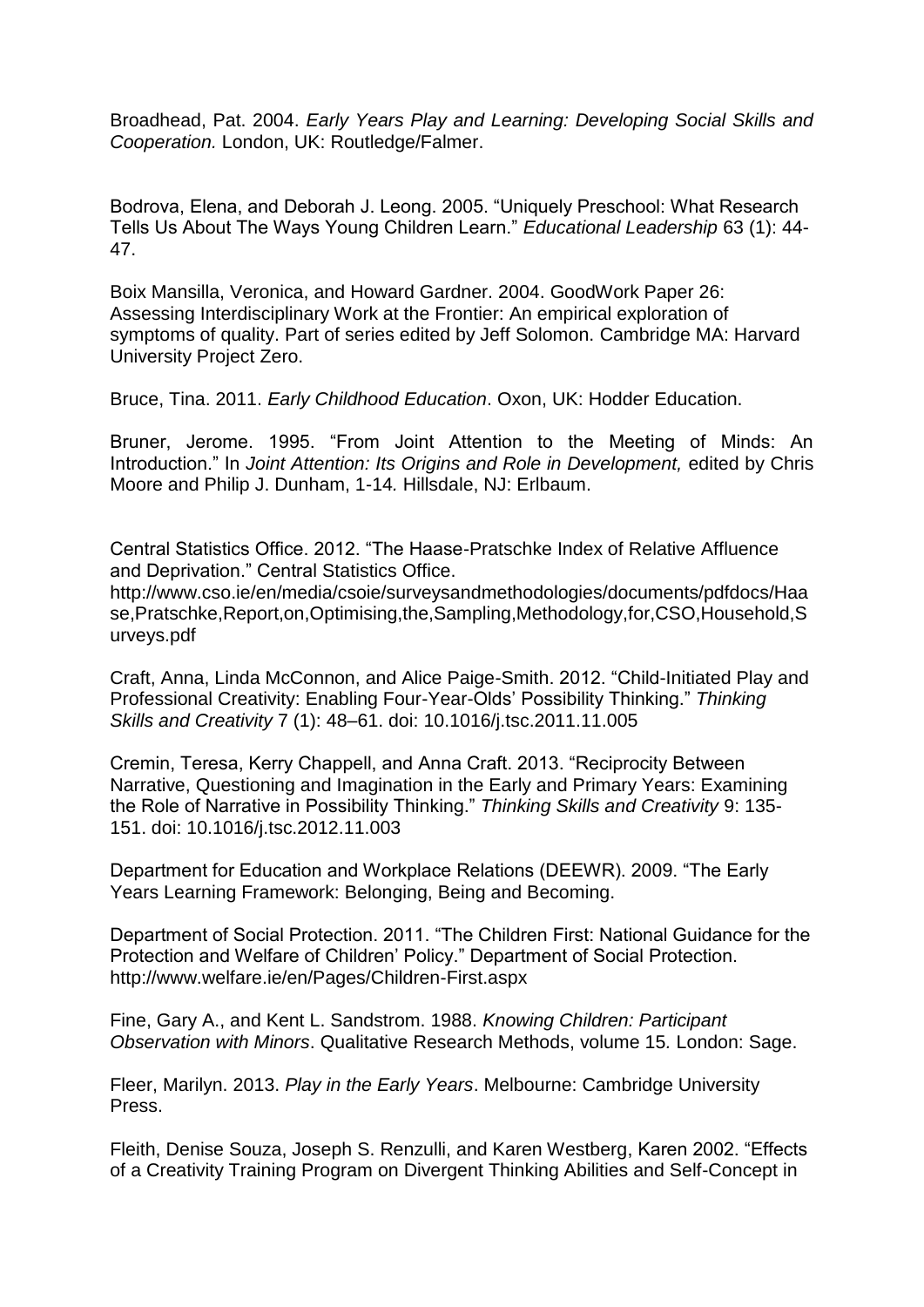Monolingual and Bilingual Classrooms." *Creativity Research Journal* 14 (3-4): 373- 386. doi: 10.1207/S15326934CRJ1434\_8

Gardner, Howard. (1993). *Frames of Mind: The Theory of Multiple Intelligences*. London: Fontana.

Gardner, Howard, and Carlina Rinaldi. 2001. *Making Learning Visible: Children as Individual and Group Learners.* Project Zero. Reggio Emilia, Italy: Reggio Children.

Geller, E. Scott, Nason W. Russ, and Mark G. Altomari. 1986. "Naturalistic Observations of Beer Drinking Among College Students." *Journal of Applied Behaviour Analysis* 19 (4): 391-396. doi: 10.1901/jaba.1986.19-391

Glenn, Nicole M., Camilla J. Knight, Nicholas L. Holt, and John C. Spence. 2012. Meaning of Play Among Children. *Childhood* 20 (2): 185-199. doi: 10.1177/0907568212454751

Government of Ireland. 2003. "Data Protection Act." Government of Ireland. <http://www.irishstatutebook.ie/2003/en/act/pub/0006/sec0001.html>

Gray, Peter. 2009. "Play as a Foundation for Hunter-Gatherer Social Existence." *American Journal of Play* 1 (4): 476-522. http://www.journalofplay.org/sites/www.journalofplay.org/files/pdf-articles/1-4-articlehunter-gatherer-social-existence.pdf

Hill, Malcolm. 1997. "Participatory Research with Children." *Child and Family Social Work* 2 (3): 171-183. doi: 10.1046/j.1365-2206.1997.00056.x

Kearns, Karen. 2013. *Birth to Big School*. 3rd ed. Frenchs Forest, NSW: Cengage Learning.

Lindqvist, Gunilla. 1995. *"The Aesthetics of Play: A Didactic Study of Play and Culture in Preschools."* PhD diss., Uppsala University.

Loucopoulos, Pericles, and Vassilios Karakostas. 1995. *System Requirements Engineering*. New York: McGraw Hill International.

Montessori, Maria. 1996. *The Secret of Childhood*. London: Sangam Books.

Nikitina, Svetlana, and Veronica Boix Mansilla. 2003. *Three Strategies for Interdisciplinary Math and Science Teaching: A Case of the Illinois Mathematics and Science Teaching Academy*. Project Zero. Cambridge MA: Harvard University School of Education.

Punch, Samantha. 2001. "Multiple Methods and Research Relations with Children in Rural Bolivia." In *Qualitative Methodologies for Geographers: Issues and Debates,*  edited by Melanie Limb and Claire Dwyer, 165-180. London: Hodder Arnold Publication.